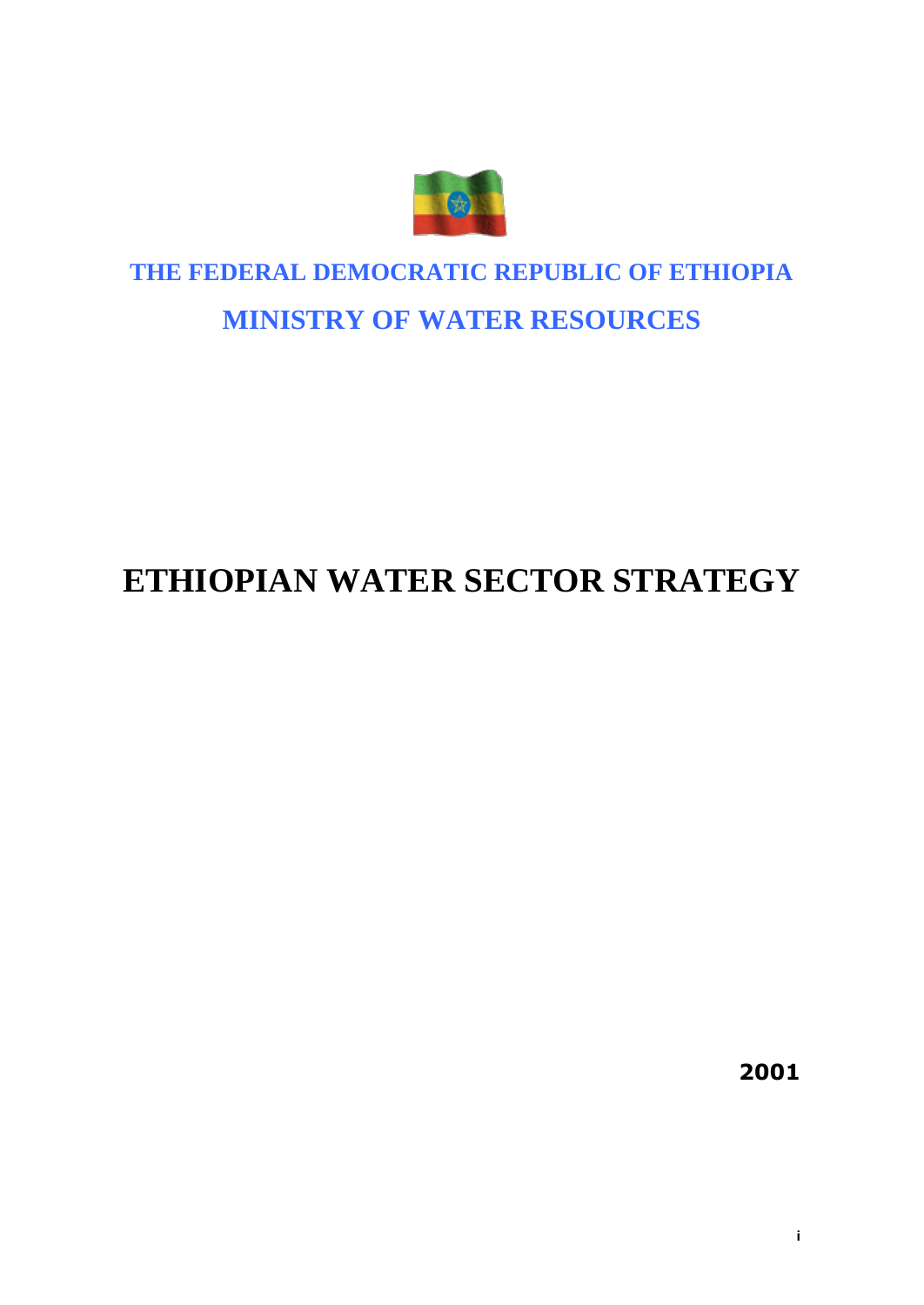# **TABLE OF CONTENTS**

 $\Gamma$ 

|    | 01                       |    |          |  |  |  |
|----|--------------------------|----|----------|--|--|--|
|    |                          | 01 |          |  |  |  |
| 3. |                          | 02 |          |  |  |  |
| 4. | 02                       |    |          |  |  |  |
|    | $4.1$ .                  |    |          |  |  |  |
|    | 4 1 1                    |    | 02<br>02 |  |  |  |
|    | 4.1.2                    |    | 05       |  |  |  |
|    | 4.2.3                    |    |          |  |  |  |
|    | 4.2.4                    |    | 06<br>07 |  |  |  |
|    | 4.2.5                    |    | 08       |  |  |  |
|    | 4.2.6                    |    | 09       |  |  |  |
|    | 4.2.7                    |    | 09       |  |  |  |
|    | 4.2.8<br>4.2.9<br>4 2 10 |    |          |  |  |  |
|    |                          |    |          |  |  |  |
|    |                          |    |          |  |  |  |
|    |                          |    |          |  |  |  |
|    | 4.2                      |    |          |  |  |  |
|    | 4.3                      |    |          |  |  |  |
|    | 4.4                      |    |          |  |  |  |
|    | 5.                       |    |          |  |  |  |
|    |                          |    |          |  |  |  |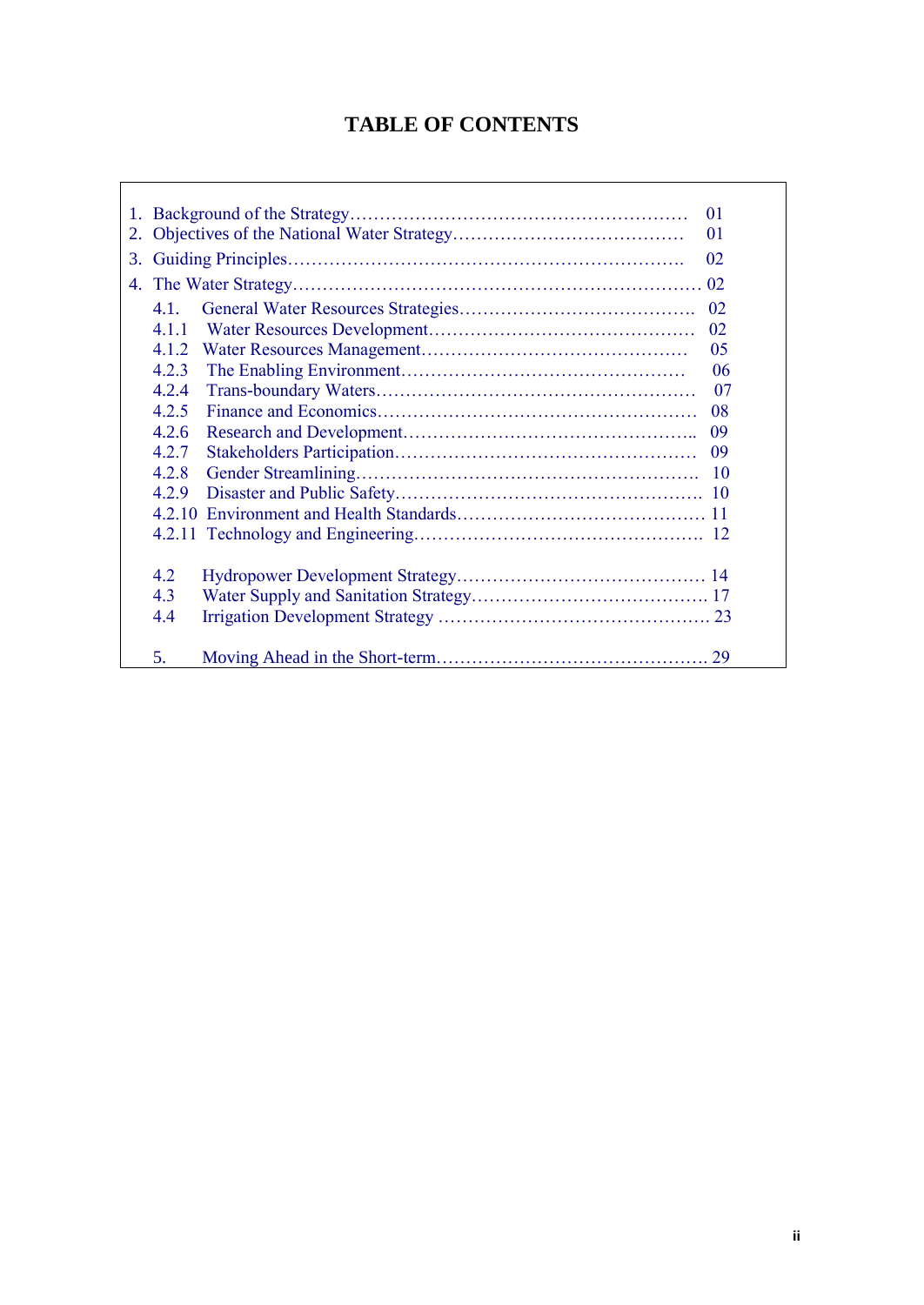# **LIST OF ABBREVIATIONS**

| <b>ADLI</b>   | $=$      | <b>Agricultural Development Led Industrialization</b>    |
|---------------|----------|----------------------------------------------------------|
| <b>BOD</b>    | $=$      | <b>Board of Directors</b>                                |
| <b>CSA</b>    | $=$      | <b>Central Statistical Authority</b>                     |
| <b>EEPCO</b>  | $=$      | <b>Ethiopian Electric Power Corporation</b>              |
| <b>EIA</b>    | $=$      | <b>Environment Impact Assessment</b>                     |
| <b>ESTC</b>   | $=$      | Ethiopian Science and Technology Commission              |
| <b>ETH</b>    | $=$      | Ethiopia                                                 |
| <b>EWRIC</b>  | $\equiv$ | <b>Ethiopian Water Resources Information Center</b>      |
| <b>GDP</b>    | $=$      | <b>Gross Domestic Product</b>                            |
| <b>GWH</b>    | $\equiv$ | <b>Gegawatt Per Hour</b>                                 |
| <b>HPD</b>    | $\equiv$ | <b>Hydropower Development</b>                            |
| <b>KWH</b>    | $=$      | <b>Kilowatt Per Hour</b>                                 |
| <b>MoH</b>    | $=$      | Ministry of Health                                       |
| <b>MoWR</b>   | $\equiv$ | <b>Ministry of Water Resources</b>                       |
| <b>NGOs</b>   | $\equiv$ | <b>Non Government Organizations</b>                      |
| <b>NWRRC</b>  | $=$      | <b>National Water Resources Research Center</b>          |
| O&M           | $=$      | Operation and maintenance                                |
| R&D           | $=$      | <b>Research and Development</b>                          |
| <b>UNDESA</b> | $\equiv$ | United Nations Department of Economic and Social Affairs |
| <b>UNDP</b>   | $\equiv$ | <b>United Nations Development Programme</b>              |
| <b>WSS</b>    | $\equiv$ | <b>Water Supply and Sanitation</b>                       |
| <b>WUA</b>    | $=$      | <b>Water Users Associations</b>                          |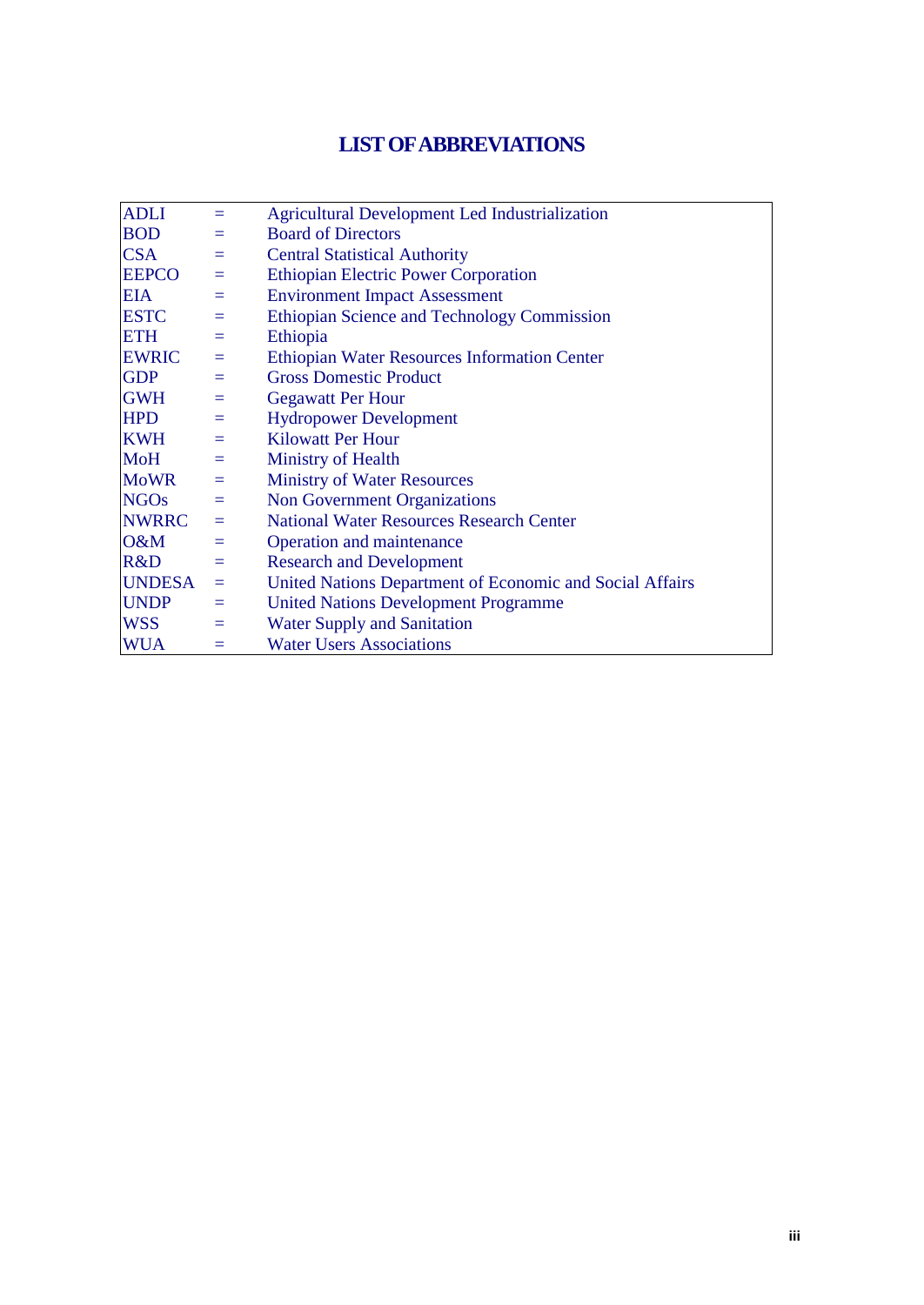# **NATIONAL WATER STRATEGY OF ETHIOPIA**

# **1. BACKGROUND OF THE STRATEGY**

Historically, a number of factors have affected the development and management of water sector in Ethiopia. These issues are discussed in detail in a recent review of the water sector carried out by the Ministry of Water Resources (MoWR), and summarised in Section 3 below. In order to address these issues, the MoWR is pursuing a three-prong sector reform agenda in the water sector with an aim to secure basis for sustainable development and management of country's water resources. One important element of this agenda is the formulation of national water strategy. The main objective of the water strategy is to translate the national water resources management policy into action. For ready reference, the goals and objectives of the national water management policy are reproduced below. In other words, the national water strategy aims at providing a road map in terms of ways and means to attain the water policy objectives--with due recognition to the principles around which these objectives have been developed.

The overall goal of the national water resources management policy is: *to enhance and promote all national efforts towards the efficient, equitable, and optimum utilisation of the available water resources of Ethiopia for significant socio-economic development on sustainable basis.* To realise this goal, the Government has spelled out a wide range of policies to achieve the following five major water management policy objectives.

- Development of the water resources of the country for economic and social benefits of the people, on equitable and sustainable basis.
- Allocation and apportionment of water resources based on comprehensive and integrated plans and optimum allocation principles that incorporate efficiency of use, equity of access, and sustainability of the resource.
- Managing and combating drought as well as other associated slow on-set disasters through, *inter-alia*, efficient allocation, redistribution, transfer, storage, and efficient use of water resources.
- Combating and regulating floods through sustainable mitigation, prevention, rehabilitation and other practical measures.
- Conserving, protecting and enhancing water resources and the overall aquatic environment on sustainable basis.

The term strategy is defined in many ways, depending upon who is using the term and for what purpose. Within the context of development planning jargon, it is usually defined as means of translating the policy into action. In other words, it is not a self-contained objective or policy. Instead, it provides the framework that contains ways and means for attaining the given objectives. Since the purpose here is to translate the national water management policy into action, it may be defined as a set of short, medium and long-term action programs to realise the achievement of development goals and water-related policies. This definition is also consistent with that adapted by the Government in the preparation of economic development strategy.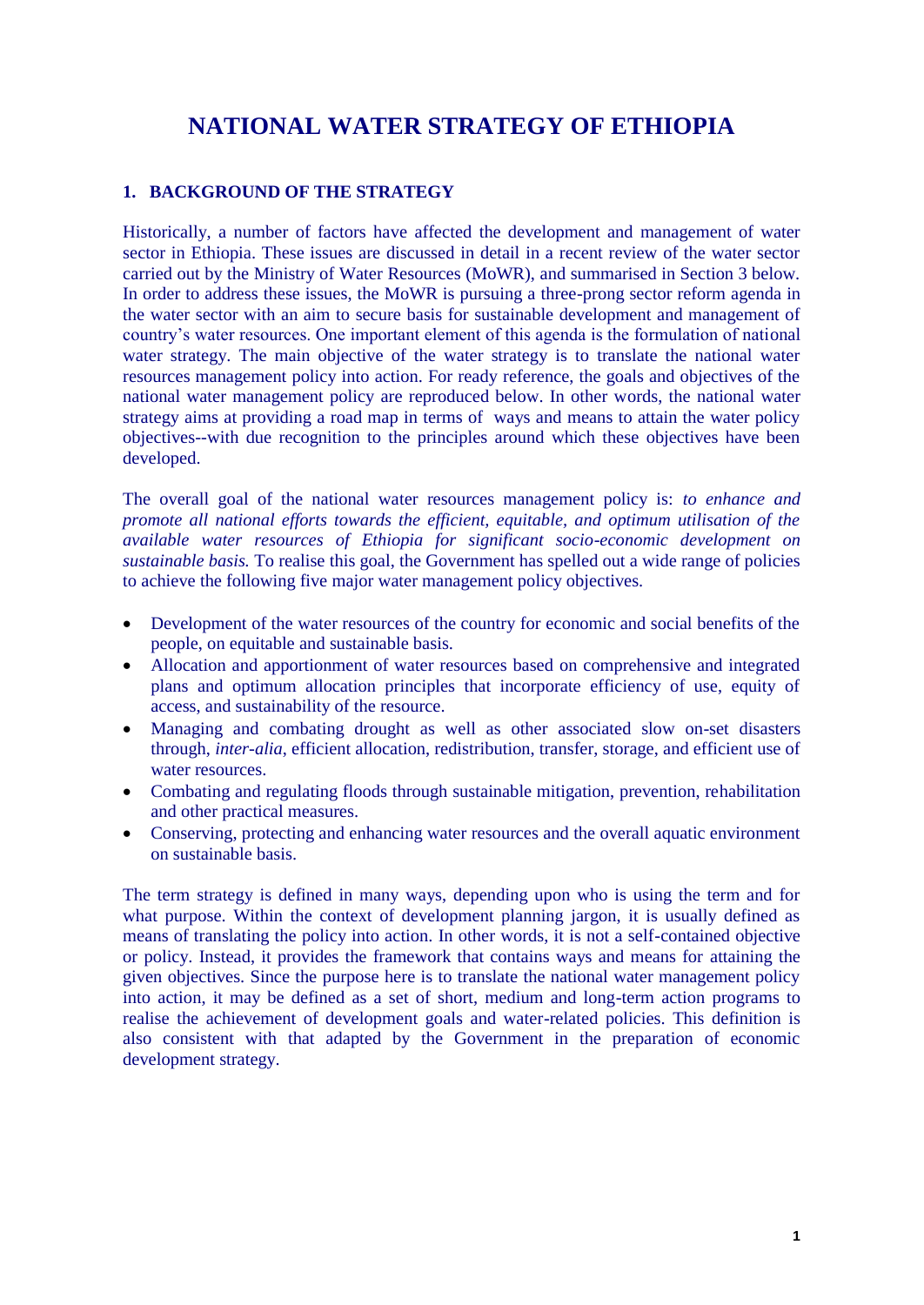# **2. OBJECTIVES OF THE NATIONAL WATER STRATEGY**

As mentioned earlier, the principal objective of the water resources strategy is to translate the national water resources management policy into action. More specifically, this strategy sets the road map as how to make meaningful contributions towards:

- Improving the living standard and general socio-economic well being of the Ethiopian people.
- Realising food self-sufficiency and food security in the country.
- Extending water supply and sanitation coverage to large segments of the society, thus achieving improved environmental health conditions.
- Generating additional hydro-power.
- Enhancing the contribution of water resources in attaining national development priorities.
- Promoting the principles of integrated water resources management.

By doing so, the strategy will be able to make meaningful contributions towards achieving a broader national development objectives of poverty alleviation and sustainable human resources development. Pursuance of these objectives make the water strategy compatible with the national economic development strategy.

More specifically, the objective of the water supply and sanitation sub-sector strategy is to develop viable and implementable guidelines that promote the sustainable, efficient, effective, reliable, affordable and user-acceptable development of water supply and sanitation services, including livestock watering, in Ethiopia.

# **3. GUIDING PRINCIPLES**

Fundamental principles pertaining to the formulation of national water strategy remain the same as those were adapted for the preparation of national water resources management policy. These principles, as driven by the policy statements, are reproduced below for ready reference:

- Water is a natural endowment commonly owned by all the people of Ethiopia.
- As far as conditions permit, every Ethiopian citizen shall have access to sufficient water of acceptable quality to satisfy basic human needs.
- In order to significantly contribute to development, water will be recognised both as an economic and social good.
- Water resources development shall be underpinned on rural-centred, decentralised management, participatory approach as well as integrated framework.
- Management of water resources shall ensure social equity, economic efficiency, systems' reliability and sustainability norms.
- Promotion of the participation and community management of all stakeholders and user communities, particularly women's participation in the relevant aspects of water resources management.

# **4. THE WATER STRATEGY**

# **4.1 GENERAL WATER RESOURCES STRATEGIES**

The overall goal of the Water Resources Strategy is to enhance and promote all national efforts towards the efficient, equitable and optimum utilisation of the available water resources of Ethiopia for significant socio-economic development on a sustainable basis. Towards this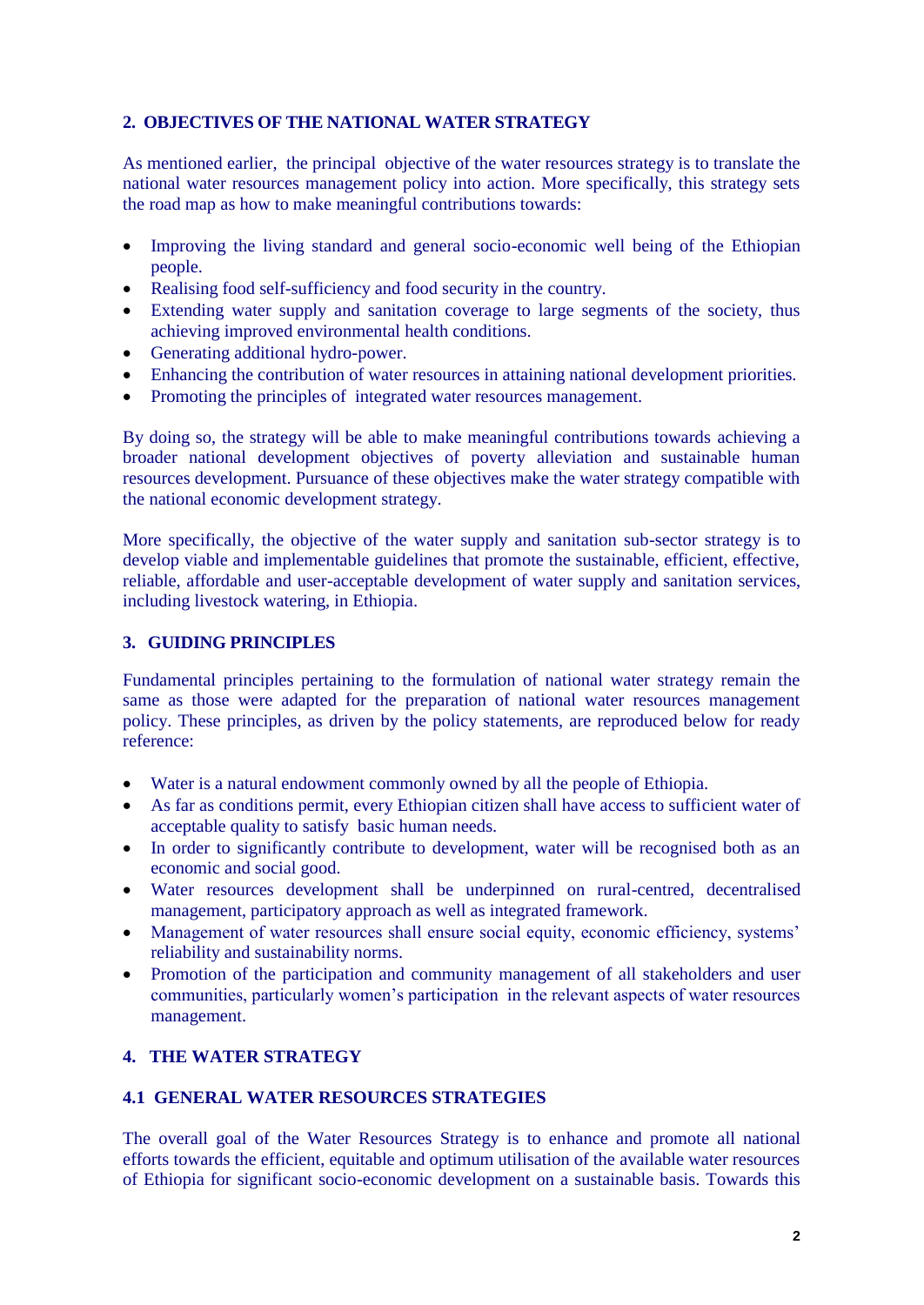aim, the following strategic directions will be adapted with respect to main elements of the strategy.

# **4.1.1 Water Resource Development**

Water resources development and utilisation will be integrated with Ethiopia's overall socioeconomic development objectives, and guided by those objectives at the federal and regional levels of the government. Alternative options for water resources development will be systematically evaluated, giving full consideration to the alternative supply and demand options. In this regard, the following actions will be undertaken.

- 1. Undertake assessment and development of the country's surface water resources:
	- (a) Make inventory of the available surface water in the country both in quantity and quality.
	- (b) Apply suitable methodologies to assess the available surface water resources both in time and space.
	- (c) Develop strategic mechanisms for sustainable development and utilisation of surface water in all water using sectors.
- 2. Develop ground water resources and ensure its optimal utilisation for different water uses. The spatial and temporal occurrence and distribution of the country's ground water resources will be identified and its utilisation for the different water uses ensured. The exploitation of ground water will be based on abstraction of the maximum amount equal to the sustainable yield. Regulatory norms will be developed and enforced for sustainable development of groundwater resources.
	- (a) Develop a system for regular monitoring of ground water levels, discharge and pumping for all uses.
	- (b) Undertake inventory of existing water wells with their complete information with respect to type of wells, withdrawals and usage; and establish system to continuously update this inventory.
	- (c) Carry out ground water investigations and geophysical surveys. Based on the results, undertake hydrogeological mapping and exploratory drilling.
	- (d) Assess ground water potential of the country at basin level.
	- (e) Identify different uses for which ground water in a given basin can be utilised and will be used.
	- (f) Foster and encourage conjunctive use of ground water and surface water to maximise benefits from water use.
	- (g) Establish and enforce regulatory norms, standards and general guidelines for sustainable development and management of ground water.
	- (h) Assign priority to drought-prone and water-scarcity areas while undertaking ground water investigations.
- 3. Make effective and optimum use of available water resources by giving priority to multipurpose water resources development projects.
	- (a) Identify water resources projects with more search for multipurpose projects.
	- (b) Recognise that multipurpose projects are economically more viable than single purpose since increase in costs is often not proportional to increase in benefits.
	- (c) Make maximum use of available water resources by developing and implementing multipurpose projects.
- 4. Follow the integrated approach rather than the fragmented approach for water resources development.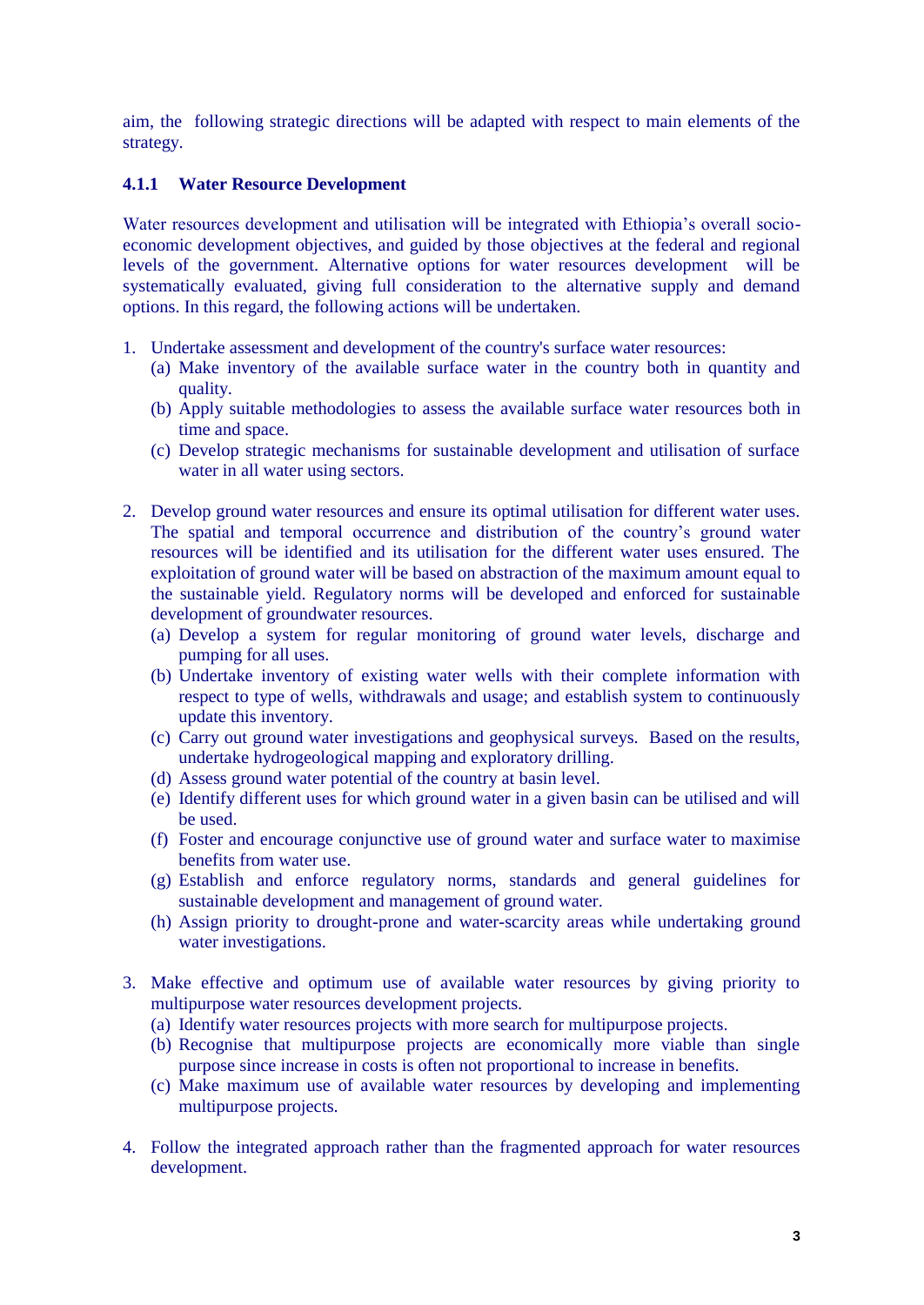- (a) Conduct preliminary investigations of the whole river basin leading to a broad idea of what kind of basin development program seems technically possible.
- (b) On the basis of the preliminary investigations, if satisfactory, proceed with a more detailed survey of existing conditions and potential development of the basin.
- (c) Conduct integrated development master plan studies.
- 5. Strengthen and expand hydrological and hydro-meteorological activities for attaining long-term reliable records for safe, effective and sustainable water resources development.
	- (a) Assess and evaluate the state of existing hydrological and meteorological network, stations, data compilation, and operation.
	- (b) Rehabilitate and update the existing stations; and expand the monitoring network to bridge the gaps.
	- (c) Install key stream gauging stations at points of border crossings of trans-boundary rivers, and at the sites of high priority water projects.
	- (d) Standardise observation methods, instruments, and procedures for data compilation, processing and analysis.
	- (e) Produce hydrological and hydro-meteorological bulletin on yearly basis and make it available to users.
	- (f) Modernise collection, classification and storage and processing of hydrological and hydro-meteorological data.
- 6. Update and take follow-up actions on completed Integrated River Basin Development Master Plans (Gibie-Omo, Baro-Akobo, Abbay, Tekezie, Mereb), and prepare master plans for the remaining river basins (Wabi Shebelle, Awash, Genale-Dawa, Rift Valley Region, Aysha, Ogaden, etc).
	- (a) Treat each basin as a whole for the purpose of its development and master plan studies, and not project by project.
	- (b) Strengthen the management of established databases and, where appropriate, bridge information gaps.
	- (c) Undertake periodic review and update of the Master Plans; once every five years for updating and once every ten years for complete review.
	- (d) Take necessary steps to implement the projects proposed in the master plan studies.
	- (e) Continue without interruption the operations of the hydrological and meteorological stations located at strategic sites and at the sites of high priority projects.
	- (f) Prepare "National Water Master Plan" on the basis of River Basin Plans.
- 7. Harvest rainwater through the construction of small check dams to meet domestic water supply and irrigation needs at the local level. This has proven to be the most sustainable and cost effective technology that could be planned, implemented and managed with the involvement of local communities.
- 8. Reclaim existing wetlands, and prevent the formation of the new ones by using appropriate mechanisms.
- (a) Undertake the inventory of existing wetlands.
- (b) Develop preventive mechanisms to avoid formation of waterlogged areas.
- (c) Develop guidelines as how to reclaim wetlands, and enforce these guidelines.
- (d) Carry out appropriate drainage works on all wetlands.
- 9. Enhance and promote water transport, both passenger and cargo, on sustainable basis over rivers, lakes and reservoirs in the country.
	- (a) Undertake surveys on the extent of existing facilities and on the future needs for improvement and development.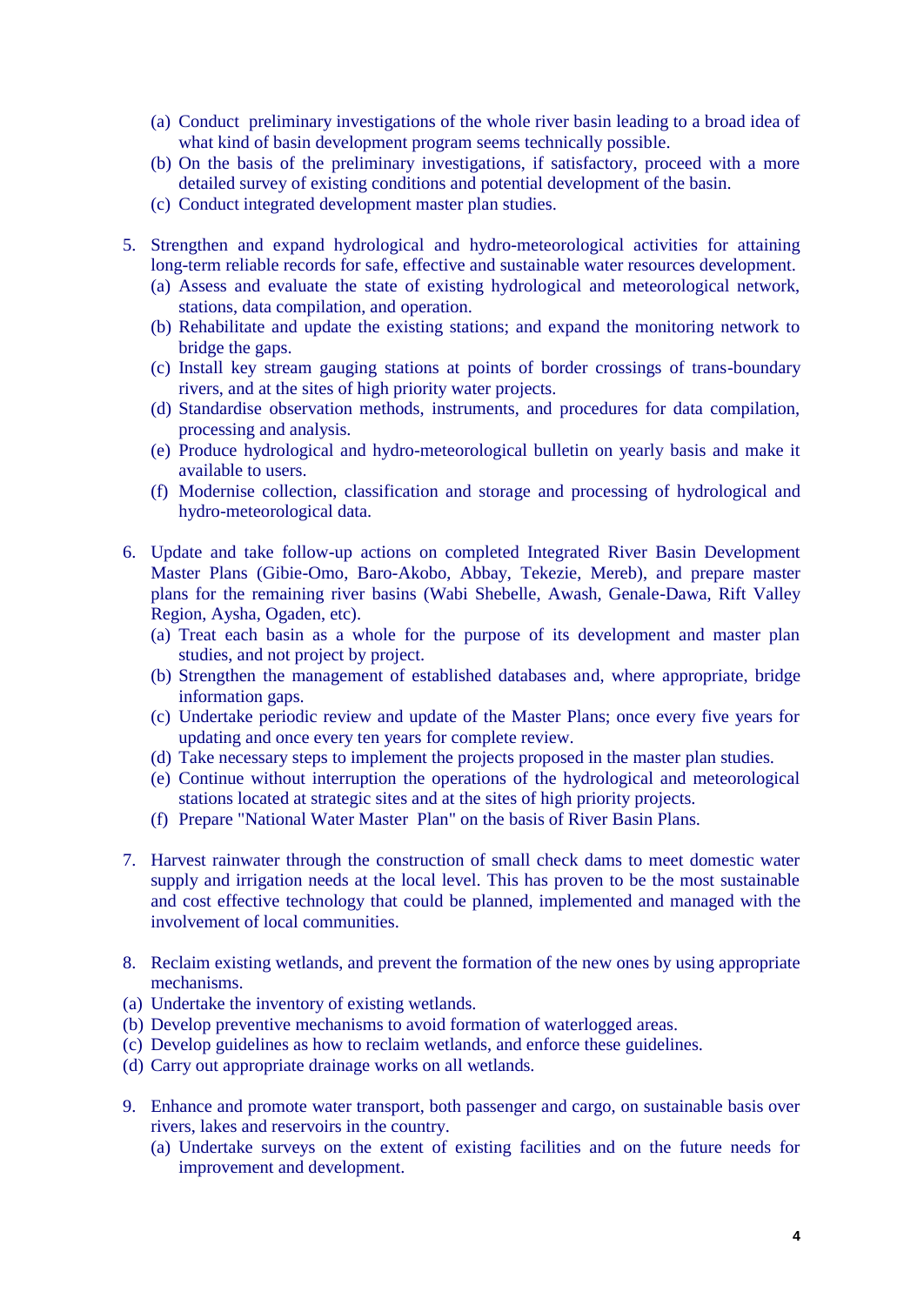- (b) Explore and develop the potential of rivers, natural and man-made lakes in the country to contribute to the transport infrastructure of the country.
- (c) Ensure that the development of inland water transport is in line with the overall transport policy of the country.
- (d) Foster and develop appropriate technology in matters relating to channel clearance and maintenance of waterways.
- (e) Conduct hydrographic surveys for river reaches, natural and man-made lakes for production of navigation charts, installation and improvements of buoys, shore signals, optical signals, etc.
- 10. Undertake proper assessment, preservation and enrichment of aquatic resources in rivers and lakes; and incorporate aquatic resources development in large scale water resources master plan studies.
	- (a) Conduct surveys to assess the existing state of aquatic resources development.
	- (b) Take actions to develop and maintain the potential of aquaculture.
	- (c) Enhance development of capture fisheries in existing and future reservoirs.
	- (d) Install fish breeding stations in the reservoirs to enhance fish production.
	- (e) Investigate and develop rain water harvesting options in areas where there is scarcity of water resources for enrichment of aquatic resources.
- 11. Include the development of tourism and recreation resources associated with water in all water resources development master plan studies.
	- (a) Ensure inclusion of tourist attractions and recreational activities (such as hiking, camping, boating, fishing, swimming and other water sports etc) in the design of major water projects where large reservoirs are involved.
	- (b) Safeguard the scenic value of water in all water projects, where appropriate.

## **4.1.2 Water Resources Management**

Water allocation for drinking and sanitation purposes will hold the highest priority followed by water requirements for livestock in any water allocation plan. Rest will be allocated to the uses yielding highest socio-economic benefits. This principle will be agreed upon for a fixed time horizon that best fits the socio-economic development plans of the country, and will be subject to appraisals and adjustments in the light of changing conditions and new developments. The water allocation plans will be developed taking into consideration basin, sub-basin and other hydrological boundaries, with due consideration to the needs of drought prone areas. Appropriate watershed management practices will be used to maximise water yields and quality. Protection of water quality will be secured.

- 1. Ensure that water allocation is based on efficient use of water resources; takes into account special consideration of the needs of drought-prone and water-scarce areas; and gives the highest priority to water supply and sanitation.
	- (a) Develop and implement criteria to allocate water among different uses, and prepare water allocation procedures and guidelines.
	- (b) Give special consideration to drought-prone areas--consider transfer of water from water-surplus to water deficit areas.
	- (c) Devise and implement demand management measures to improve the water use efficiency in all water using sectors.
- 2. Promote appropriate watershed management practices to promote water conservation, maximise water yields, improve water quality, and reduce reservoir siltation.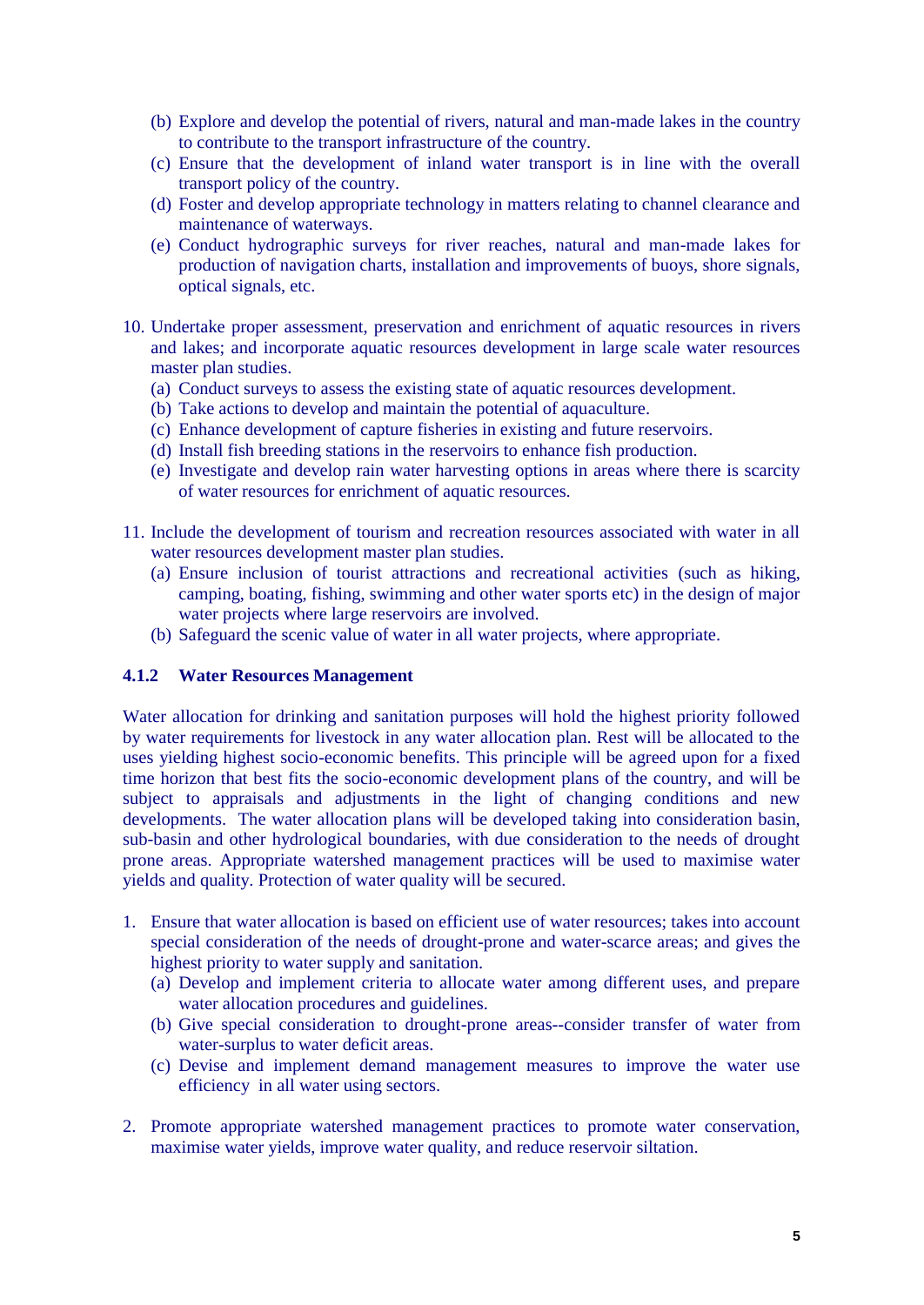- (a) Undertake soil and water conservation measures such as the check dams, contour bunding contour ploughing, terracing, etc. to reduce soil erosion and reservoir siltation. Enhance the infiltration of water into the soil through development and implementation of afforestation and terracing programs.
- (b) Rehabilitate degraded watersheds and regenerate natural vegetation.
- (c) Establish soil and water conservation guidelines in relation to water resources development and ecosystem management .
- (d) Encourage and promote local community participation in watershed management and water conservation measures and practices.
- 3. Co-ordinate the development and enforcement of appropriate mechanisms and standards to protect national water resources from pollution.
	- (a) Conduct a systematic study to determine the extent of pollution of rivers flowing through cities from industrial waste; sewage and other pollutants.
	- (b) Identify sources of pollution and their characteristics, in type, volume, quality and frequency; and prescribe measures and mechanisms to minimize pollution effects.
	- (c) Ensure that industrial wastes or effluents are not dumped into water bodies without necessary and adequate treatment.
	- (d) Set monitoring and control procedures, which are attainable, realistic, and enforceable.
	- (e) Establish national standards of water quality in consultations with relevant institutions.
	- (f) Introduce strong planning and regulatory framework to safeguard water quality protection. In this regard, develop legislative means to prevent indiscriminate discharges of toxic materials into water bodies and follow-up the enforcement.
	- (g) Utilise natural self purifying process of streams wherever possible.
- 4. Develop a coherent, efficient and streamlined process of information management in the water sector.
	- (a) Develop databases on all aspects of water resources, such as surface water, ground water, hydrology, meteorology, wells, boreholes, springs, water works, etc.
	- (b) Review and assess available water resources data and information at all levels, and identify water resources information gaps.
	- (c) Identify sources of water information, and initiate a program for data collection to bridge these gaps.
	- (d) Design database structure to facilitate entry, storage, retrieval, review, analysis and dissemination of collected water data.
	- (e) Identify and define information requirements of users.
	- (f) Develop guidelines on the dissemination of water resources information to enhance information networking.
	- (g) Establish/strengthen Ethiopian Water Resources Information Centre (EWRIC) within the Ministry of Water Resources with adequate facilities and professional staff.
	- (h) Establish interface between federal database and regional databases.

#### **4.1.3 The Enabling Environment**

In order to strengthen the institutional framework, appropriate linkage mechanisms will be planned and implemented to secure co-ordination of water resources development and management activities between the federal and regional governments. In view of installing decentralised management, the participation of user communities will be fostered by establishing the appropriate institutional framework at the lowest administrative structure. Relevant stakeholders will be encouraged to engage in joint management of basin authorities. Main elements of the strategy on enabling environment will be as follows.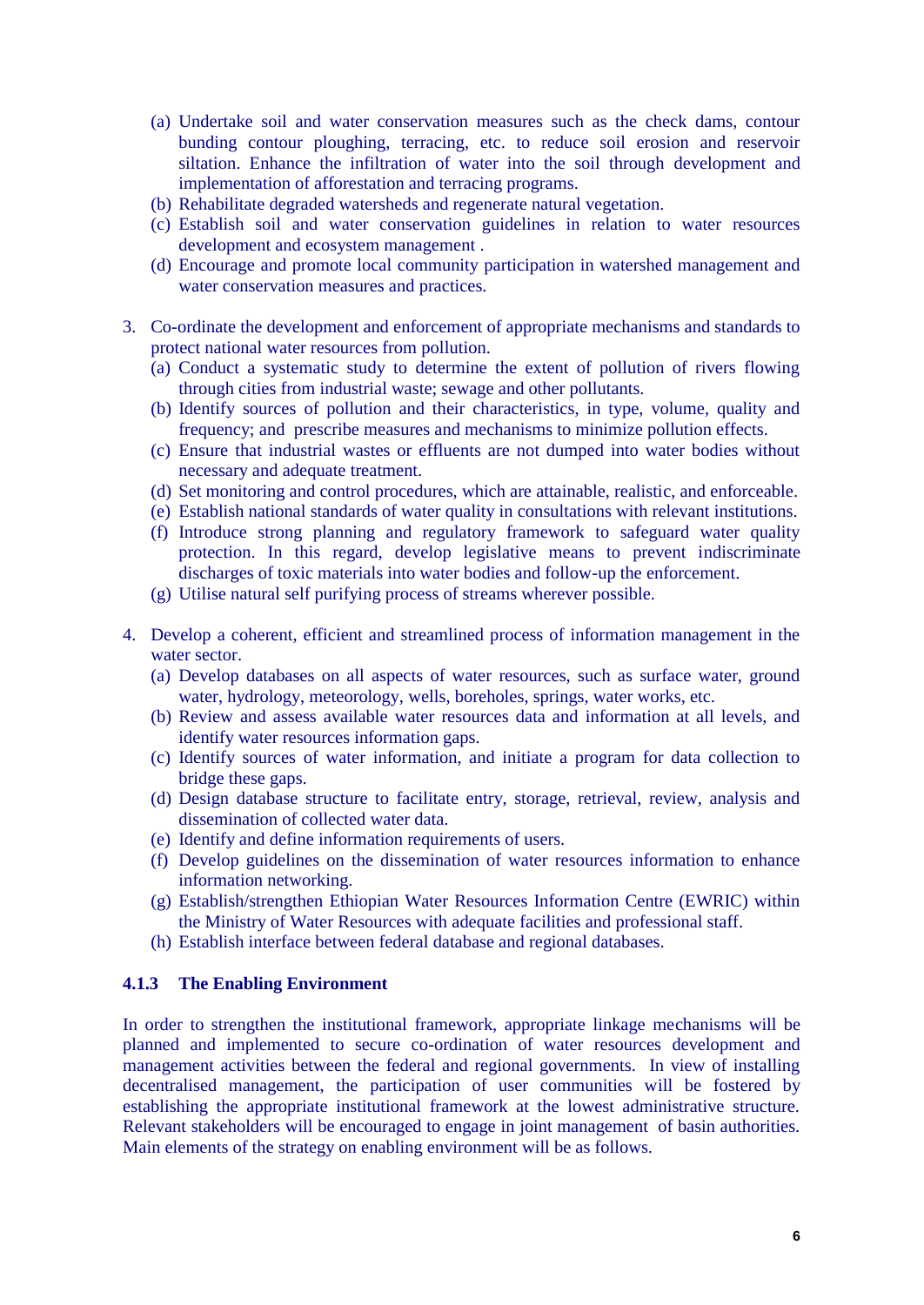- 1. Establish effective institutions to secure sound institutional basis for sustainable development and management of water resources.
	- (a) Establish appropriate and effective river basin management institutions.
	- (b) Establish autonomous or semi-autonomous utility agencies or companies in big towns.
	- (c) Promote local artisans and the private sector to establish association for proper and sustainable O&M activities.
	- (d) Promote the creation of Water Users Association (WUA) and Irrigation Agencies, where appropriate.
	- (e) Encourage the establishment of water committees at woreda, zonal, kebele and water scheme levels.
	- (f) Decentralise the water services, to the extent possible, to financially autonomous utilities and institutions, which may be public corporations, private firms, cooperatives or user groups.
- 2. Develop and implement capacity building programs at all levels (federal, regional, zonal, woreda, private sector and grass root level) on the relevant areas of water resources management. Following actions form the main elements of the capacity building strategy.
	- (a) Assess technical capacity gaps; develop and implement training programs to bridge these gaps. Strengthen technical capacities of all stakeholders (public institutions, private sector, local communities etc.) in subjects such as: resource evaluation, resource management, resource monitoring, water management analysis, planning and design of schemes, O&M of schemes, contracts administration, financial management, information management, and monitoring systems etc.
	- (b) Provide means for high level professional and sub-professional manpower training locally and abroad, and encourage training of community promoters.
	- (c) Enhance skilled and craftsman manpower training in all fields of water resources.
	- (d) Strengthen higher institutions like Addis Ababa University, Arba Minch Water Technology Institute and other universities and colleges in carrying out more training in various fields of water resources.
	- (e) Promote and encourage on-the-job training; training-by-rotation; short-term training and study tours; workshops and seminars, etc in different fields of water resources.
	- (f) Attract and retain able and experienced professionals and sub-professionals by providing incentives and conducive working environment.
	- (g) Provide essential equipment, instruments, tools, and other required facilities for water schemes, as well as equip laboratory facilities with precision instruments.
	- (h) Establish a training centre in the water sector
- 3. Formulate appropriate and essential water legislation required to expedite water resources development and management.
	- (a) Review existing legislation in order to improve and streamline its scope to cover aspects pertaining to all surface and ground water resources; protection of quality as well as quantity; pollution prevention; penalties for undesirable effluent discharge, etc.
	- (b) Develop and enact suitable legislation that will provide an enabling framework for sustainable and effective water resources development and management.
	- (c) Provide legal basis for the participation of all stakeholders, including water users' associations, the community, particularly women, so they may play the central role in water resources management activities.
	- (d) Strengthen enforcement capacities to ensure that the enacted legislation is put in practice.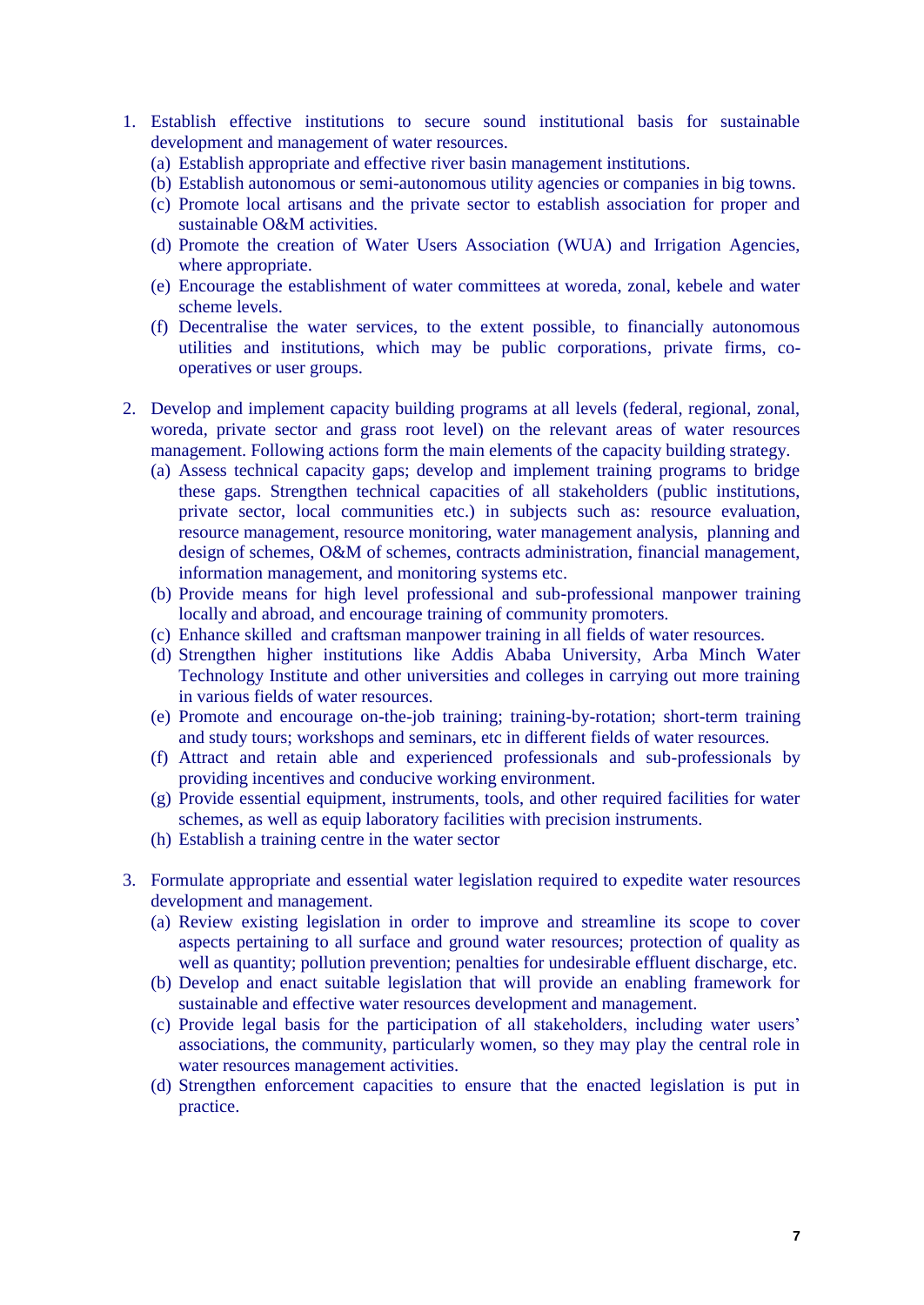# **4.1.4 Trans-boundary Waters**

Trans-boundary waters will be managed in compliance with the international covenants adopted by Ethiopia, allowing Ethiopia to ascertain its entitlement and use of these waters. Efforts will continue to promote fair regional co-operation on the efficient use of transboundary waters with the riparian countries.

- 1. Develop projects on trans-boundary waters that are in the best national interest of Ethiopia, and are consistent with the international covenants adapted by the Nile Basin member states.
- (a) Develop and implement projects that can be undertaken unilaterally.
- (b) Develop and implement projects that falls within the framework of Eastern Nile Subsidiary Action Programme at sub-regional and national levels.
- (c) Participate in basin wide development initiatives along with other basin countries.
- 2. Assess and update every 3 years the state of water affairs of trans-boundary rivers.
	- (a) Install automatic recorders and measuring facilities (such as cable ways) at the stream gagging stations; and operate without interruptions at the points of border crossings of trans-boundary rivers.
	- (b) Carry out stream flow and sediment flow measurements, as frequently as possible during the year, with particular attention to high flows.
	- (c) Take water samples during flow measurements for water quality analysis.
	- (d) Determine the availability of water and sediment volume of each trans-boundary river on regular basis.
- 3. Assess and update every 5 years the demand for water of development projects in each of the trans-boundary rivers with particular emphasis on high priority projects. Estimate water supply-demand balance for each river. If demand is excess of available resources, undertake inter-basin transfers and implement demand management measures to bridge the demand gap.
- 4. Identify common development projects that can be developed jointly with other riparian countries on equitable basis, paying special attention to Ethiopia's interest. Towards this aim, give priority to multipurpose projects such as irrigation and hydropower, recognising that joint development of hydropower project alone is of less advantage to Ethiopia, since it regulates the flow for downstream countries, and it traps sediment giving longer life to downstream dams and reservoirs at the expense of Ethiopia's water structures.
- 4. Develop and enhance capacity in trans-boundary negotiations and conflict resolution.
	- (a) Actively participate in the Nile Basin Initiative.
	- (b) Assess and identify trans-boundary issues that require co-operation, and develop strategies to address these issues.
	- (c) Establish a National Consultative Group on trans-boundary issues.
- (d) Raise public awareness about trans-boundary issues.

#### **4.1.5 Finance and Economics**

1. Treat water resources as a unitary resource requiring coherent planning for its effective use and management in order to reflect its economic value. Privatisation of utility services and increased user involvement will be promoted.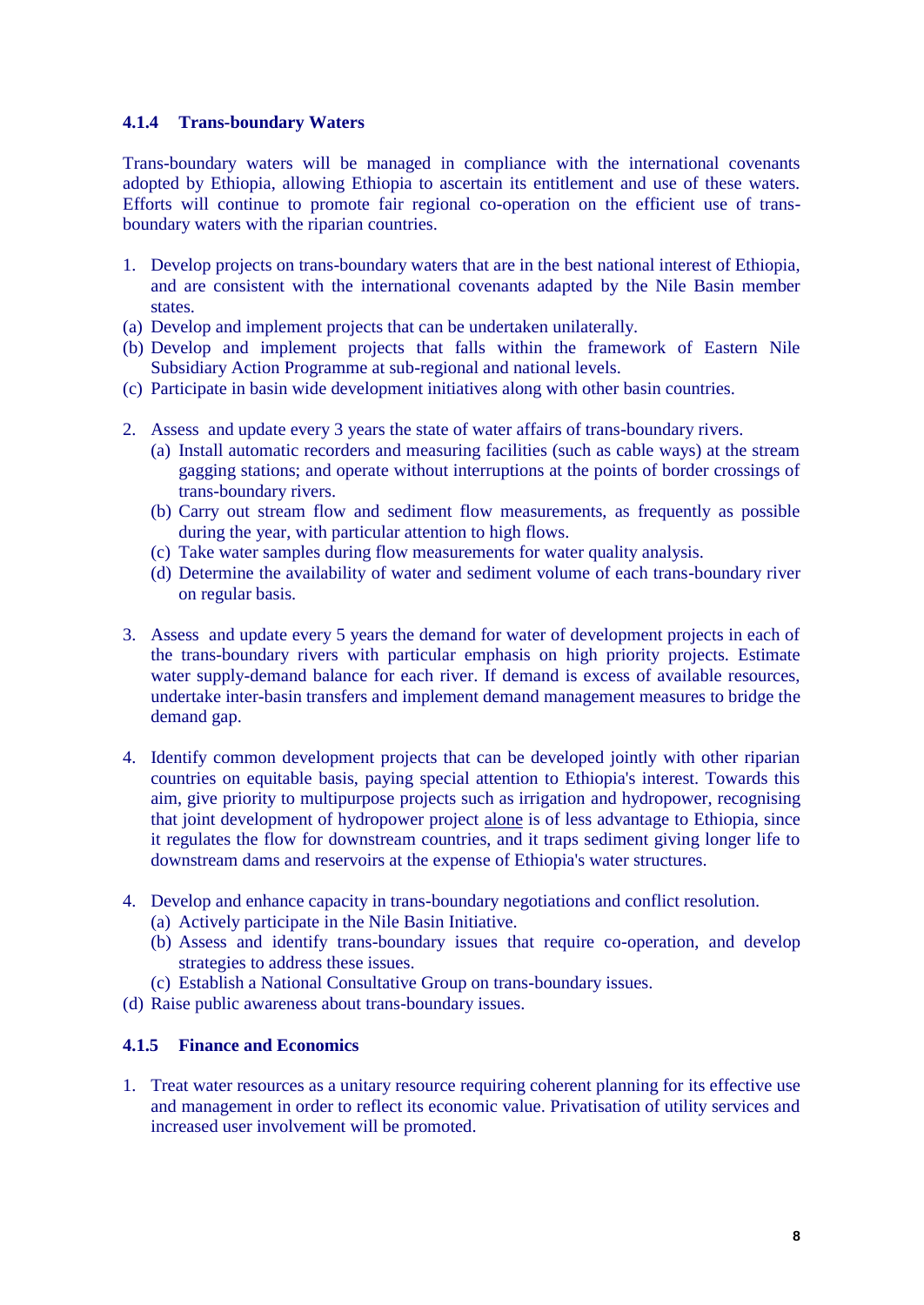- 2. All external support agencies, the government and the private sector will be called upon to include in their budgets for water programs, provisions for water conservation and protection, operation and maintenance, rehabilitation and replacement costs, training and human resources development, adequate information and documentation as well as other mechanisms necessary to ensure the sustainability of the systems. Provision of credit services will be encouraged for water resources development activities.
- 3. Promote and ensure that tariff setting is site specific, and will depend on the project specifics, location, the users, the cost and other characteristics of the schemes (such as the level of technology chosen), using fairness and transparency. Water will be recognised as an economic and social good; and it will be ensured that fees paid are for services rendered; and a reasonable and fair charge for use of water will be applied.
	- (a) Develop and implement water pricing measures that leads, stage by stage, to full cost recovery based upon user's payment capacities and by giving due consideration to appropriate technologies.
	- (b) Promote that capital costs of water projects for the poor communities are borne by the government provided the communities pay for the O&M of the water schemes. Provide subsidies to aid the poor; rectify price inequalities and encourage service expansion.
- 4. Ensure the proper utilisation of funds and other resources obtained from different external and internal sources. Establish and promote the use of "Water Fund" for financing water projects. Ensure that national commitments are in place for financing of water projects that involve "consumptive use" of water.

# **4.1.6 Research and Development**

1. Evaluate the existing state of R&D activities in the water sector with an objective to identify and categorise pressing and critical problems in water resources that need possible solutions by undertaking R&D activities.

Collect, study, assess and evaluate all existing information on R&D activities in the water sector.

- (a) Identify R&D gaps in the water sector and undertake studies to bridge these gaps.
- (b) Take steps to disseminate R&D results to the beneficiaries.
- 2. Develop institutional framework to promote R&D activities at different levels, and create conducive environment for carrying out R&D activities.
	- (a) Co-ordinate all R&D activities in water resources being carried out in the institutions of higher learning.
	- (c) Establish linkages with the international R&D institutions and networks.
	- (b) Strengthen the participation of the water sector in the Water, Mines, Energy, and Geo-Information Research Council of ESTC.
	- (c) Establish "National Water Resources Research Centre" (NWRRC) in the water sector with adequate facilities and professional staff.

# **4.1.7 Stakeholders Participation**

- 1. Stakeholders at each level in the water resources will be consulted and their participation in decision-making will be secured. Attention will be given to the disadvantaged groups, especially women, who normally have little say in water management and planning.
	- (a) Promote and enhance the participatory approach in project identification, planning, implementation, operation and maintenance of water resources projects.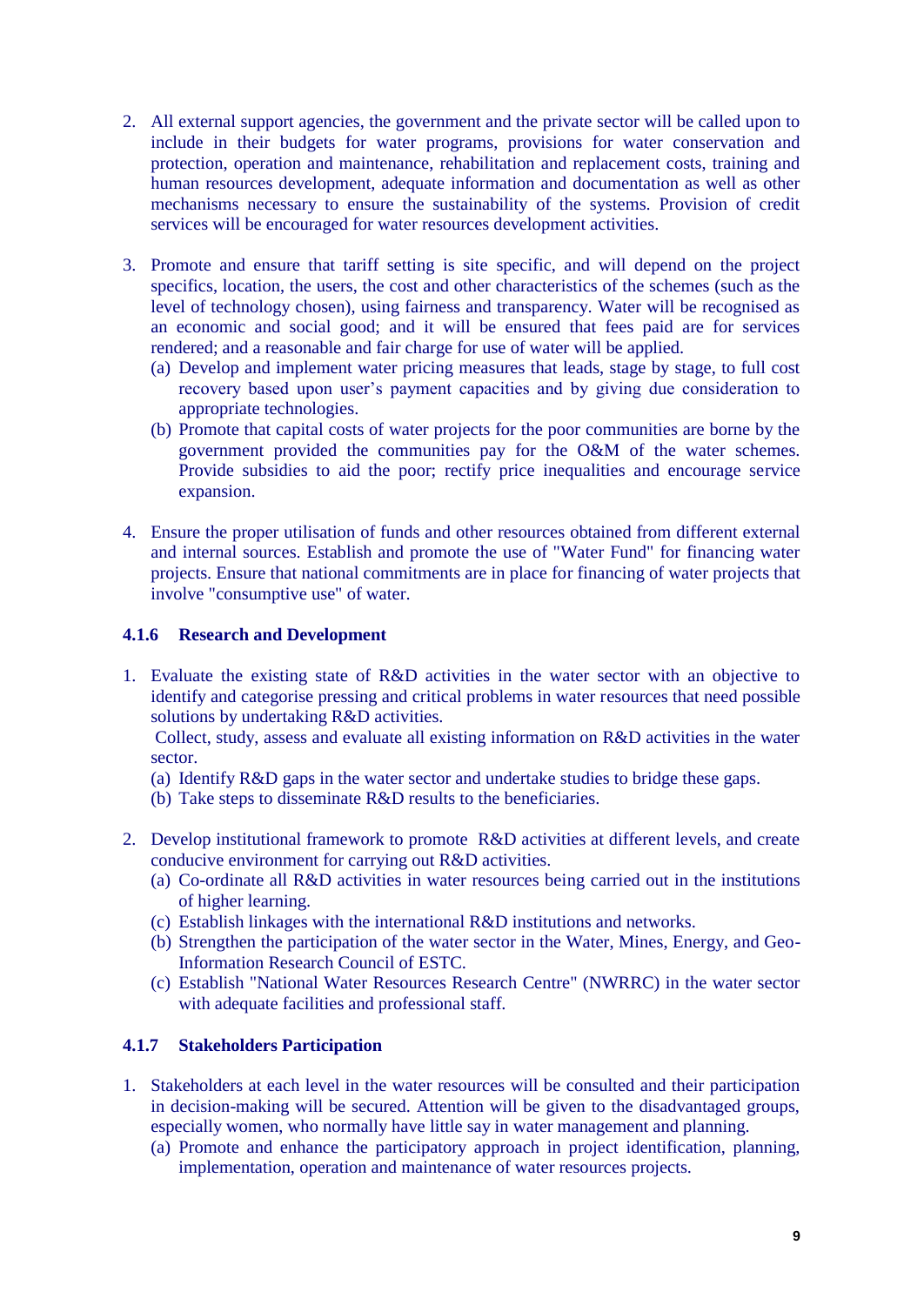- (b) Involve all stakeholders as partners in decision-making in water resources projects from inception to completion.
- (c) Enhance and encourage the devolution of management responsibilities to the lowest appropriate level in water schemes.
- (d) Establish mechanisms for stakeholder involvement such as, water committees, water boards, water users associations, professional and civic associations.
- 2. Promote building and strengthening of partnerships between community-governmentprivate sector-external support agencies by creating fora for discussions and consultations amongst the stakeholders.

# **4.1.8 Gender Mainstreaming**

- 1. Secure gender mainstreaming in all aspects of water resources planning, development and management.
- (a) Pay special attention to the role of women while establishing community based structures for the management of localized WSS and small scale irrigation systems. Allocate specific number of seats for women in these community based structure, depending upon the nature and size of the scheme.
- (b) Enhance the active involvement of women for the success of water projects and programs; and for the sustainable services of water schemes. Launch campaigns to encourage women to contribute in improved management of water schemes
- (c) Take steps to relieve women from the huge burden of fetching and carrying water for the family by empowering them in decision-making in water projects.
- 2. Take special measures to reduce the vulnerability of women to the environmental health risks stemming from inadequate WSS facilities. Contribute to the holistic well being of the community by educating women in water-environment-health issues.
- 3. Design and implement special training programs to strengthen the technical capacities of women in O&M of WSS and small scale irrigation schemes, as well as in management and monitoring of the water systems etc. Promote conditions that will enable women to assume increasing managerial responsibilities in water sector institutions.
- 4. Reorient research and development efforts to better understand the constraints that restrict women in playing lead role in the management of localized water systems, and devise appropriate measures to address those constraints.

#### **4.1.9 Disasters and Public Safety**

Co-ordinated efforts in terms of water resources development and management will be made to overcome flood related disasters and combat drought and desertification. Such measures will include the safety of water retaining, transmission and diversion structures like weirs, barrages, dams, reservoirs, pipelines, against natural and man-made disasters.

- 1. Develop and implement comprehensive plan of action to address flood related disasters.
	- (a) Undertake frequent and systematic forecasting of floods, and install automatic stage recorders at the strategic sites on the flood-prone areas to record flood levels. Estimate flood sizes, in particular peak floods.
	- (b) Determine flood characteristics of the area, and issue timely flood warnings.
	- (c) Establish flood-plain zoning.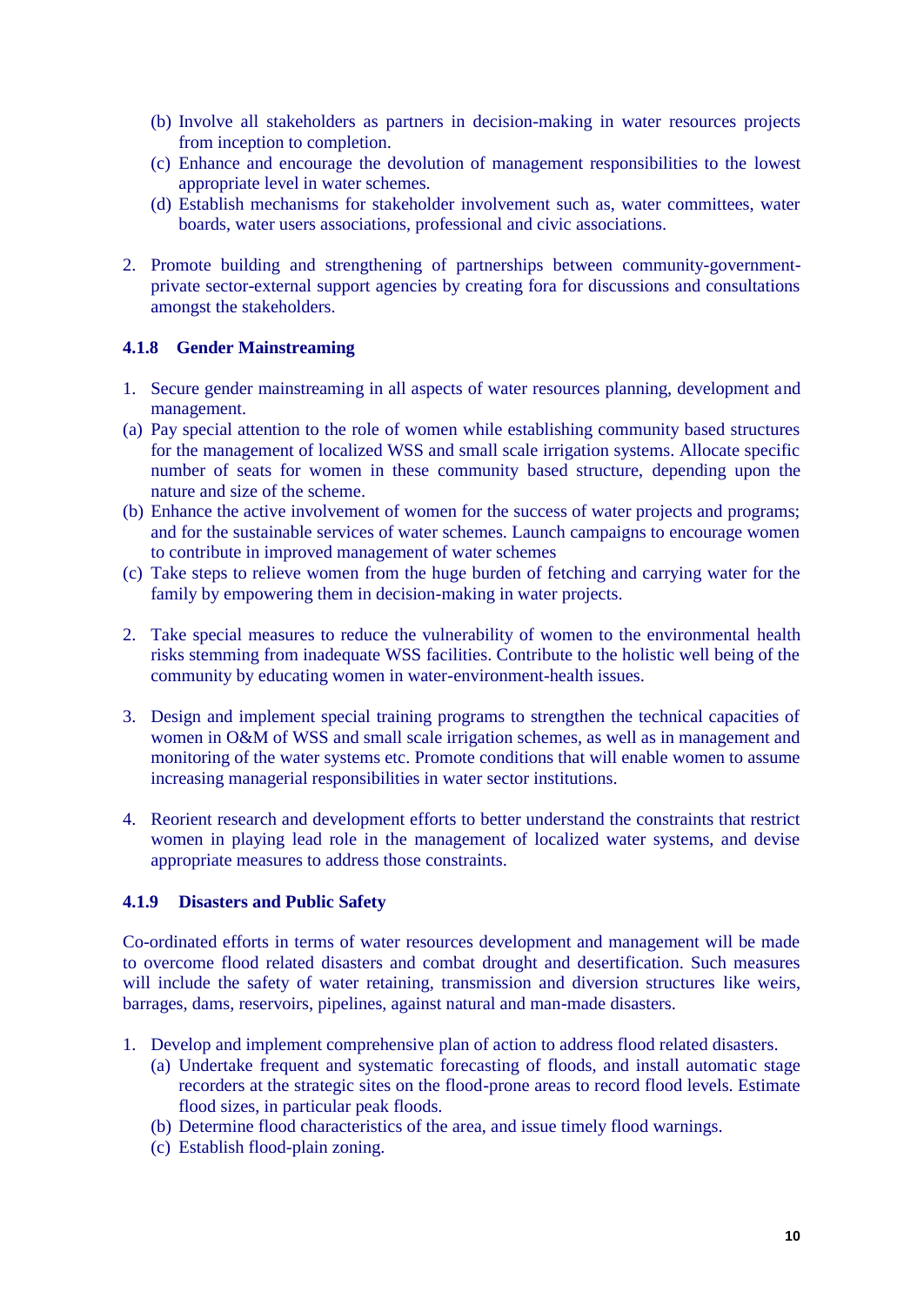- (d) Determine the possible methods of flood protection for given site specific conditions; and select the appropriate sites for disaster prevention actions.
- (e) Undertake appropriate flood control structural measures (levees, floodwalls, channel improvements, flood ways, etc) in flood-affected areas.
- (f) Ensure timely and regular maintenance of flood control structures.
- 2. Combat the droughts that claim the appalling loss of human life and livestock and deteriorate the environment.
	- (a) Undertake a study of history of droughts and damages in the country with an objective to guide water resources development in the drought prone areas.
	- (b) Explore options for possible transfer of water from water surplus regions to droughtprone or water deficit areas.
	- (c) Intensify ground water exploration; formulate a comprehensive program for the selection of wells, boreholes, stock ponds, sub-surface dams etc in the droughtaffected areas.
	- (d) Ensure the proper maintenance of existing wells, ponds, sub-surface dams and the new schemes with active participation of local communities.
	- (e) Avoid congested distribution of water points and cattle troughs to reduce desertification.
	- (f) Develop and implement schemes that encourage voluntary resettlement of people from water-scarce areas to water surplus areas.
	- (g) Plan ahead of time for combating droughts rather going into crisis management of droughts and their effects.
- 3. Ensure the safety of water structures and carry out periodic safety checks.
	- (a) Use as far as possible long-term hydrological record and carefully correlated data while undertaking the design of water structures.
	- (b) Take special care in the design of water structures on soft and difficult foundations; apply sound construction methods and use appropriate construction materials.
	- (c) Provide corrective measures at the lowest practical cost while retaining project and environmental benefits.
	- (d) Apply state-of- the art design standards and construction practices.
	- (e) Carry out periodic safety checks, at least once in three years, on existing water systems.
	- (f) Establish and implement safety regulations for major water structures. Preserve the structural safety of these structures through regular checks and O&M, including allowance for earthquake affects.

#### **4.1.10 Environment and Health Standards**

Environment conservation and protection will be treated as an integral part of the water related projects. Towards this aim, Environmental Impact Assessments will be made mandatory for all water resources projects. Standards and classification systems will be established in conjunction with the various water uses in terms of quality and quantity including limits and ranges for desirable and permissible levels, waste discharges, source development, catchment management, etc.

- 1. Incorporate environmental studies as a component of the studies to be carried out for water resources development projects.
	- (a) Develop suitable procedures and approaches to evaluate the environmental impact of water projects in both the qualitative and quantitative terms. Undertake environmental studies both before and after the implementation of water project.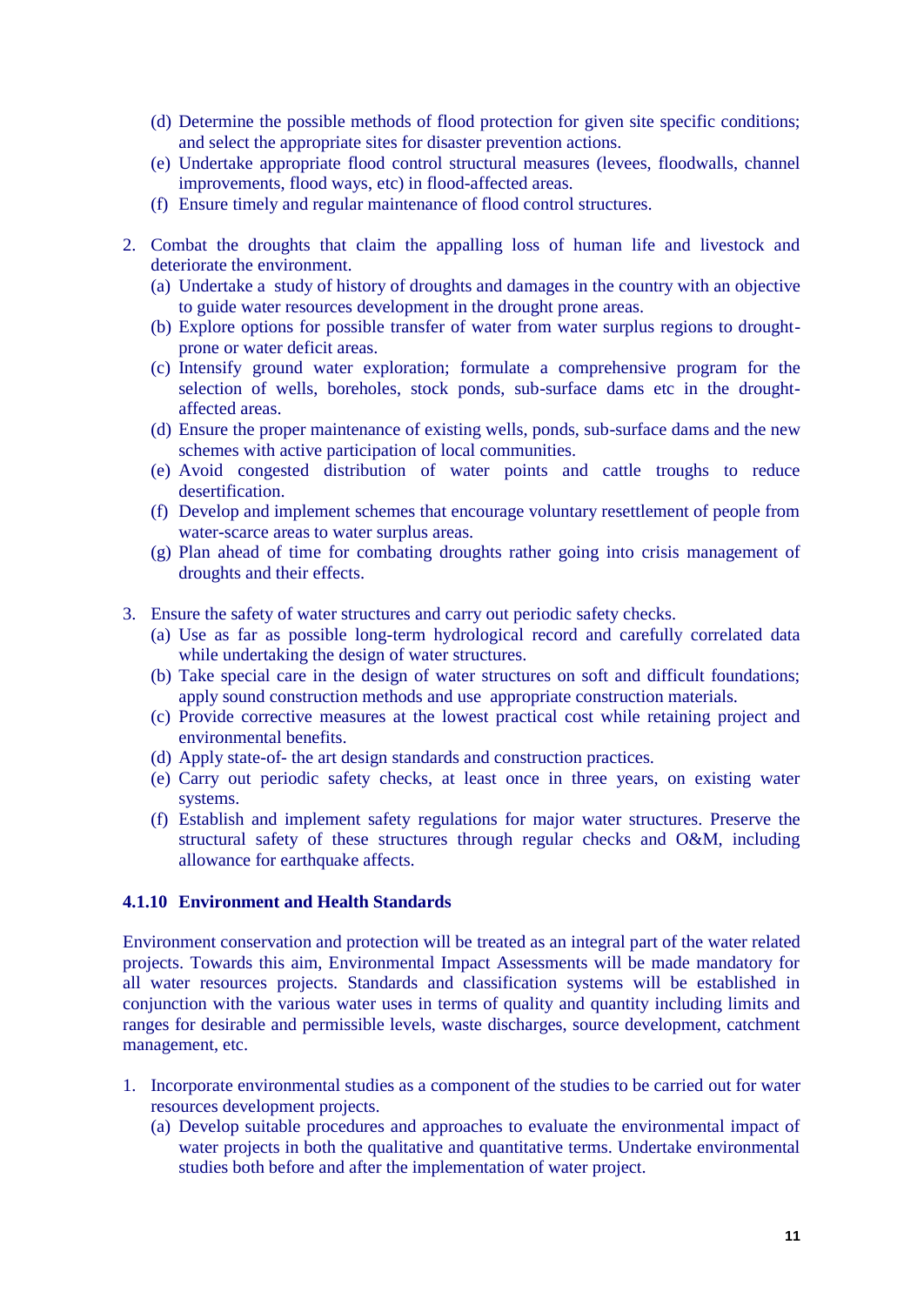- (b) Prevent indiscriminate discharges of industrial effluents into water courses without adequate treatment; and issue regulations to enforce them.
- (c) Investigate the possibilities of the spread of water borne diseases as a result of largescale water projects during the project formulation stage, and take necessary remedial actions during the implementation phase.
- (d) Establish safe limits for the location of sanitary landfill sites in the vicinity of wells, bore holes, and dams; and issue regulations to enforce them.
- 2. Adopt Environmental Impact Assessment (EIA) to serve as part of the major criteria in the evaluation and selection water resources development projects.
	- (a) Analyse the effects of water withdrawals from the surface or ground water sources on local economies and the environment. Assess the impacts and indicate the mitigation measures.
	- (b) Determine the reliability and sustainability of water source, particularly in drought conditions in water–scarce areas.
	- (c) Assess the impact of disposal systems on local water sources, when the disposal system discharge to the nearest watercourses such as a stream, river or lake (e.g. Akaki river, Tana lake, Awassa lake, etc.)
	- (d) Assess treatment proposals, effluent quality and quantity, in particular from industries; and the probable impact on the receiving water.
	- (e) Reduce adverse impacts and increase positive impacts through better project design and operation.
	- (f) Ensure that any proposed introduction of exotic species into water ecosystems be subject to detailed ecological studies and environmental impact assessment.
	- (g) Adopt affordable treatment process like cultivated wetland wherever possible.

# **4.1.11 Technology and Engineering**

Guidelines and criteria will be developed for overseeing professional certification, renewal of trades permit, consultancy and contracting services as well as for inspection, preventive, routine and curative maintenance services, for technology selection, training of technicians and to develop the network for maintenance of water systems.

- 1. Develop selection criteria for water technologies suitable for different set of technical and economic conditions. Distinguish between "suitable" and "unsuitable" technologies after inventorying various water technologies being used in the country. Promote and encourage the use of labour–intensive technologies in the construction and maintenance of water projects.
- 2. Promote development of indigenous technologies by using local experience and raw material; develop practical ways and means for successful transfer, adaptation and assimilation of imported technologies to the local circumstances; and promote local manufacturing of appropriate materials, equipment and facilities for water resources development.
- 3. Formulate and adapt national guidelines, standards and criteria for planning, study, design, construction, supervision, operation and maintenance for water resources development and management undertakings. In this context, establish a standing committee of technical professionals from government and private organisations, expert-individuals, etc. who have the expertise to assess the existing standards and design of water projects.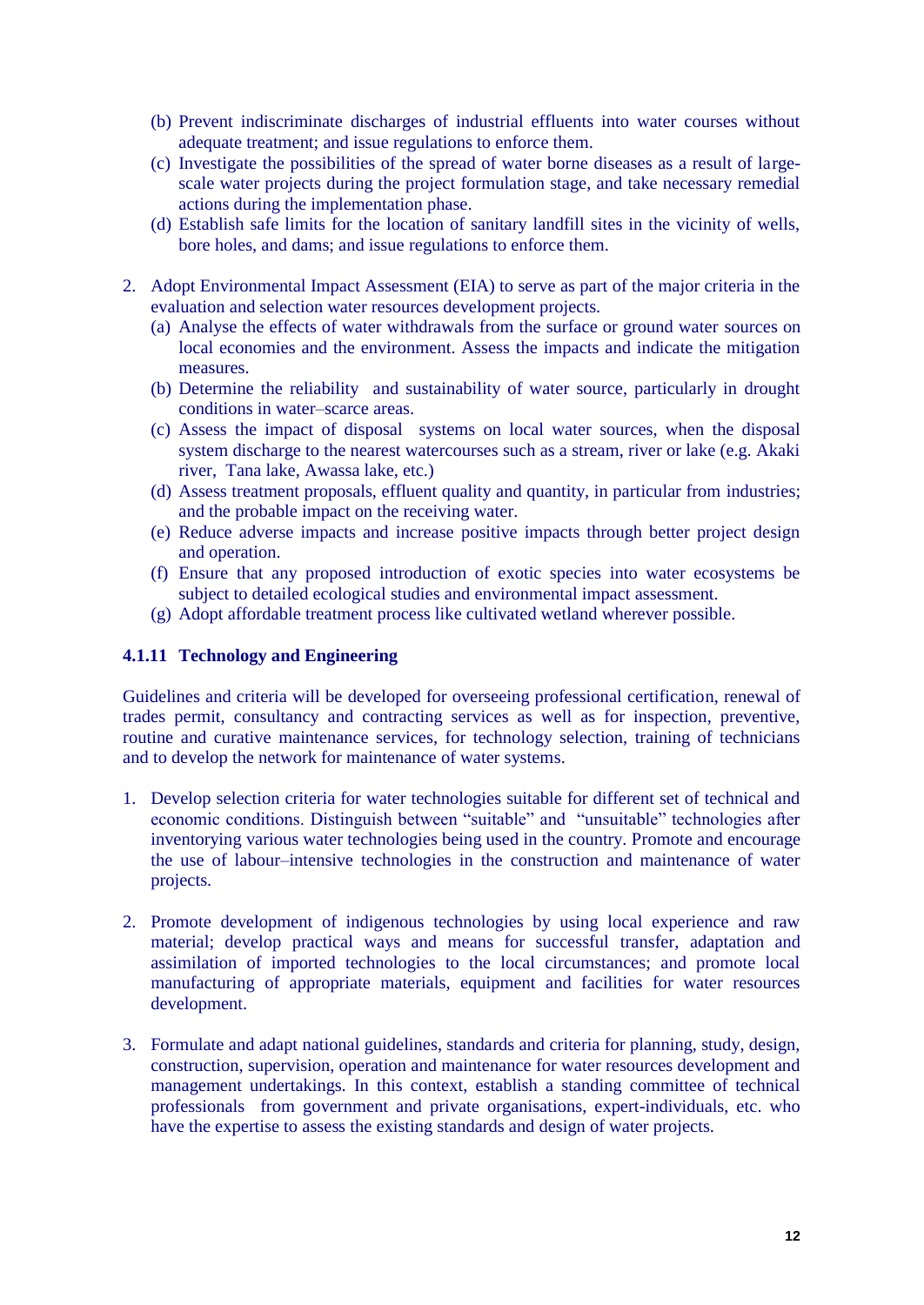- 4. Promote the establishment of integrated operation and maintenance system so that water projects could provide reliable and sustainable services. In this context, encourage the direct involvement of local communities in O&M activities; recognise that deferred maintenance is more expensive than the regular maintenance; develop guidelines and procedures for undertaking inspection, preventive, routine and major maintenance and operation of water schemes; and develop monitoring mechanisms for O&M.
- 5. Establish and develop, as appropriate, suitable criteria and guidelines for the evaluation of professional services; and create a conducive environment for professional practices. Towards this aim, enhance and encourage issuing professional certification, permits, and licences for consultancy and contracting activities, and encourage participation of local consultants and firms in water resources projects by creating appropriate incentive systems.
- 6. Establish a professional society under the name of "Ethiopian Water Resources Association"; develop its mandate and mission statement; promote its membership; and take necessary steps for publishing a professional journal under the auspices of the association.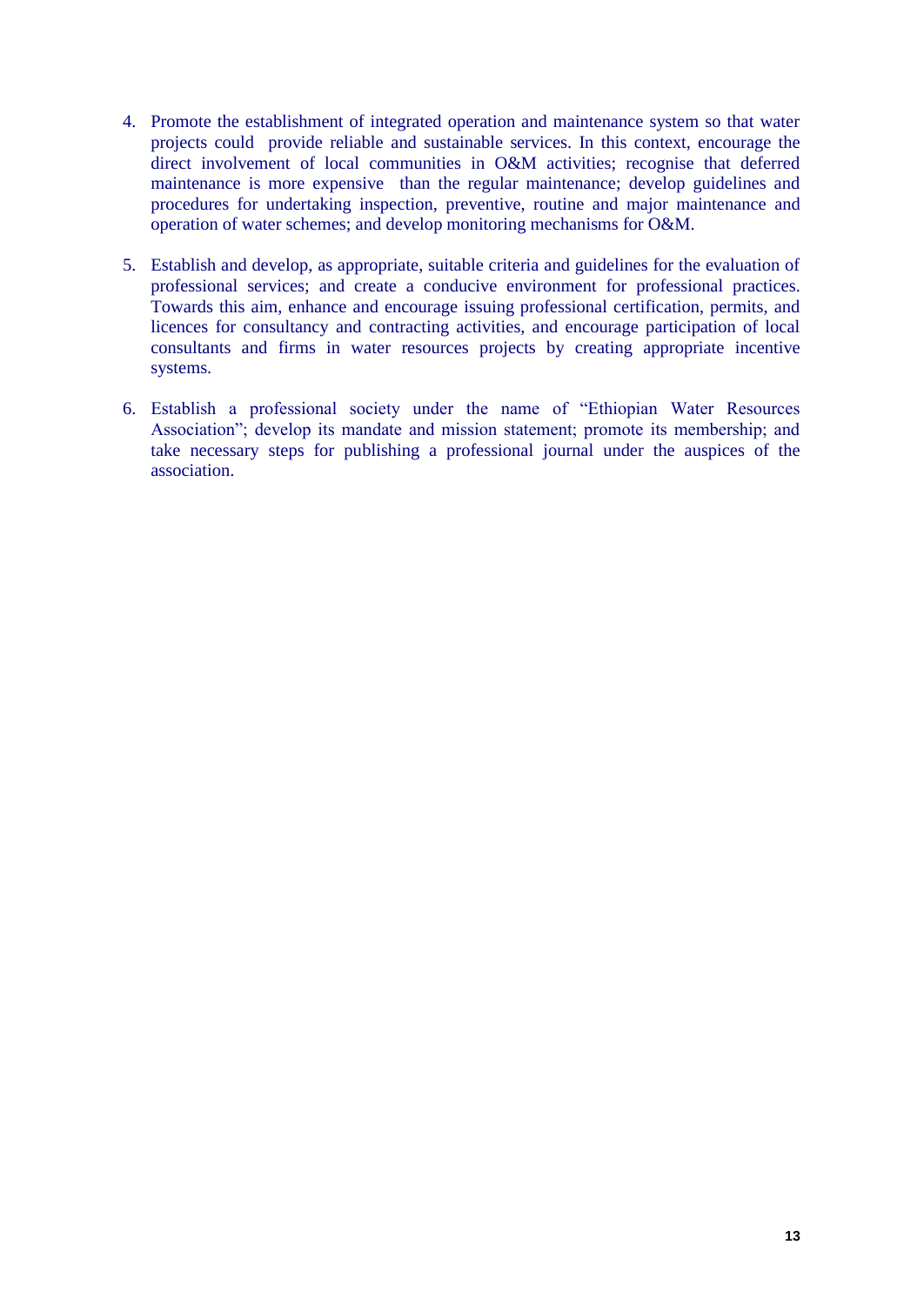# 4**.2 HYDRPOWER DEVELOPMENT STRATEGY**

# **Preamble**

Ethiopia has a significant hydropower potential. According to recent studies, the estimated hydropower potential amounts to 160,000 GWh/year. Industries and households account for 77% of the national hydroelectricity consumption. Although the low levels of demand for electricity results largely from the low level of development of consumer sectors, recent analysis indicates that demand has outstripped the supply capacity of the hydropower sector. The projected forecast calls for tripling the present generation capacity by year 2016 to meet local market requisites alone, not withstanding impending demands for power exports to neighbouring countries. The energy policy of Ethiopia duly recognises the relative advantage that Ethiopia has in terms of hydropower resources. Consequently, the policy accords high priority to hydropower resources development to meet the long-term socio-economic development goals of the country.

# **Objectives**

The principal objective of the hydropower development strategy is to guide the development of potential hydropower resources as permissible by economic feasibility, and by social and environmental constraints, to meet the present and future domestic demand and, if possible, to generate additional hydropower to cater for the demand of neighboring external markets.

#### **Main Elements of the Hydropower Strategy**

Technical and Engineering Aspects

- 1. Promote and adapt hydropower development technologies that encourage local level manufacturing of hydro mechanical equipment and spare parts, create employment opportunities, and ensure technological self-reliance on sustainable basis.
- 2. Establish hydrological, topographical (surveying and mapping), socio-economic, and environmental database for each of the candidate sites to facilitate subsequent feasibility studies and analysis. Continue updating the database until the feasibility studies have been carried out and beyond. For instance, carry out one feasibility study per year for medium scale hydropower plants to ensure that an adequate number of HPD candidate sites would be studied for development by the year 2015.
- 3. Ensure that an adequate number of HPD candidate sites (small, medium and large) are studied over the planning horizon on a systematic basis so that implementation of feasible schemes is not delayed when financing becomes available.
- 4. Issue guidelines with respect to approval criteria for hydropower development studies, design, construction, operation and de-commissioning, ensuring that interests of all stakeholders will be met to the extent possible.
- 5. Consider hydropower development as an integral part of the multi-purpose development projects to achieve cost reductions in per unit of output produced.
- 6. Negotiate with the neighbouring countries possibilities and arrangements for exporting electricity.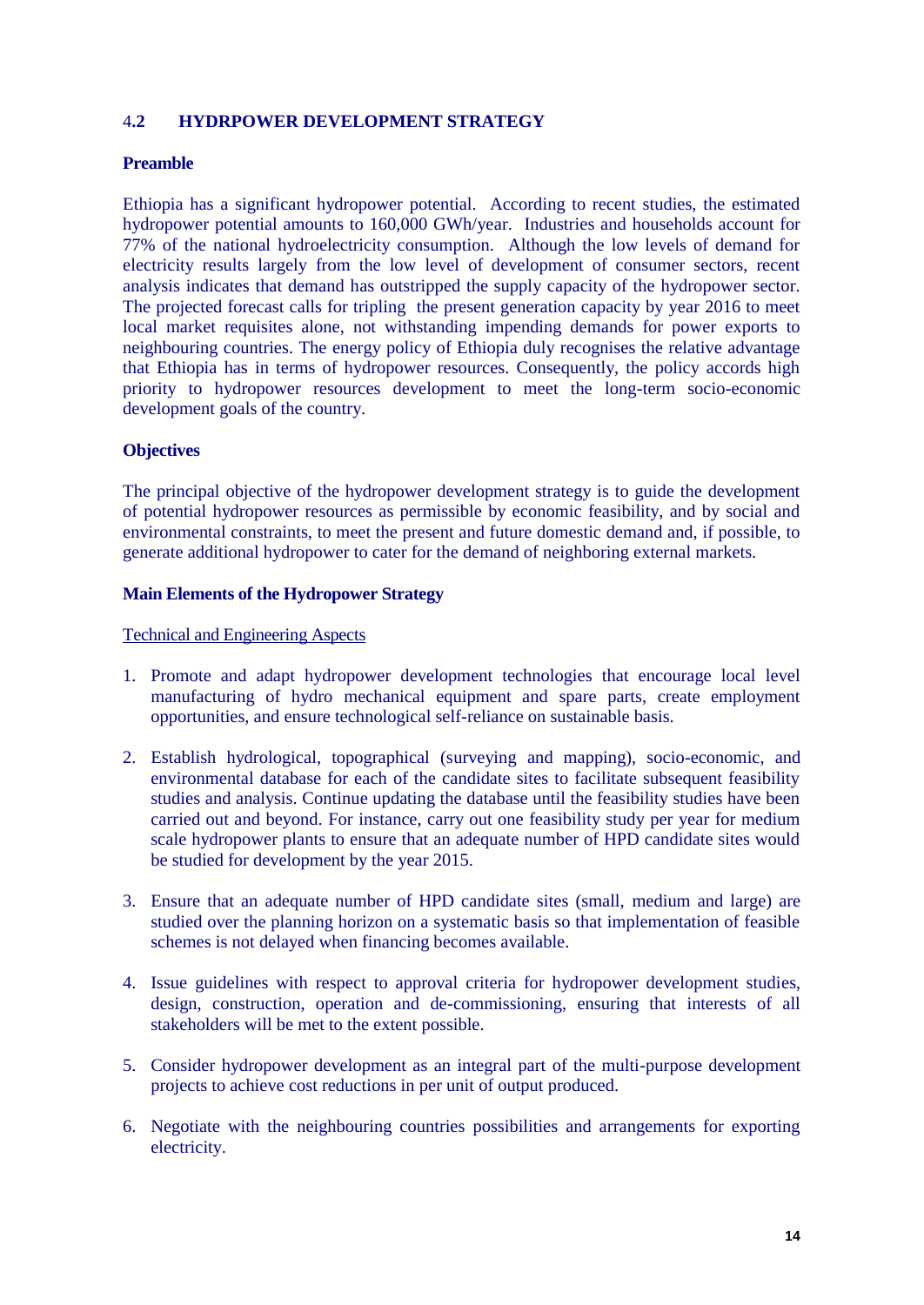- 7. Ensure through regular monitoring that standards for the study, construction, operation and decommissioning phases are strictly met.
- 8. Monitor electrification levels, electrification needs and electrification means in demand centres in the various regions as a *pre-requisite* for developing small hydro schemes for electricity supply to small urban centres and rural areas.
- 9. Prepare inventories of the complete hydropower potential of the country, and identify the site specific conditions that should be put into place to exploit this potential. Take measures to create those conditions.
- 10. Define the size and scope of small hydro schemes for each region based on their respective existing and projected capacities to undertake the tasks relevant to the design and implementation of these schemes.
- 11. Implement appropriate watershed management measures to ensure long life of hydro dams by minimising siltation of water ways and reservoirs. Consider terracing and reforestation of reservoir boundary belt. Involve local populations to sustain the impacts of watershed management measures.

#### Financial and Economic Aspects

- 1. Generate financial resources for future investments in the hydropower development by: (a) rationalising the electricity tariff structure;
	- (b) exporting the locally produced electricity to neighbouring markets; and
	- (c) promoting conditions for the development of a diversified financial sector.
- 2. Reduce investment needs in the hydropower development by:
	- (a) using imported power--if it is cheaper as compared to the locally produced electricity;
	- (b) purchasing of power from the independent power producers who provide bulk-sale electricity to the public grid;
	- (c) rationalising domestic demand using efficient demand management measures;
	- (d) enhancing supply side efficiency by reducing distribution losses and leakage's;
	- (e) choosing appropriate schemes together with right timing for their commissioning; and
	- (f) encouraging local consultants and contractors in the design, implementation and management of hydropower schemes.
- 3. Identify and exploit economic opportunities in utilising cheap hydropower in various facets of agro-industrial, mining, metallurgical, transport and entertainment activities.

#### Institutional Aspects

Streamline co-operation among the institutional stakeholders both at the federal and regional levels by issuing a Decree redistributing the institutional responsibilities as per provisions made in Proclamations No:197/2000 and 41/1993. Reorganise the relevant federal and regional institutions to accommodate the provisions made in the Decree.

#### Capacity Building Aspects

- 1. Minimize reliance on foreign experts by strengthening technical capacities of the national staff using appropriate training modules. At the federal level, strengthen capacities in:
- (a) study and design of medium and large scale hydropower development;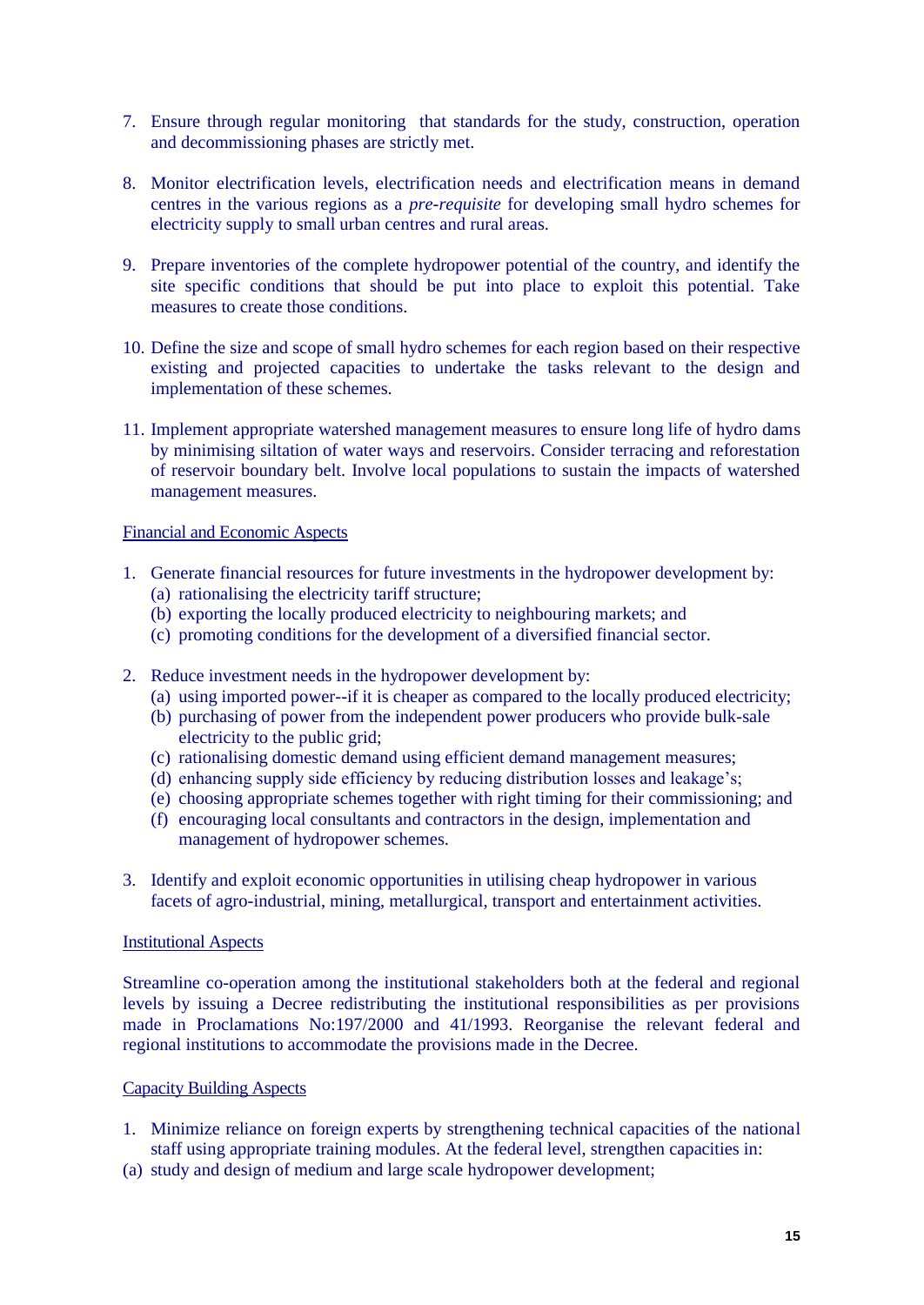- (b) licensing of operators to undertake hydropower development projects; and
- (c) supervision of construction and operation of hydraulic structures.
- 2. Strengthen technical capacities of the regional staff and institutions in planning of appropriate electricity supply means to rural demand centres; and supervision of the study and design, construction and operation of small-scale hydro schemes.
- 3. Strengthen EEPCO's capacities in bid evaluation, contract negotiation and administration in HPD infrastructure works and power purchase agreements.
- 4. Create conducive economic conditions and enabling environment to encourage private sector participation in hydropower development projects, ranging from their participation in carrying out technical studies and designs to local manufacturing of spare parts.
- 5. Support and strengthen manufacturing capacities of private sector in hydro-mechanical equipment and spare parts to realise technological self reliance.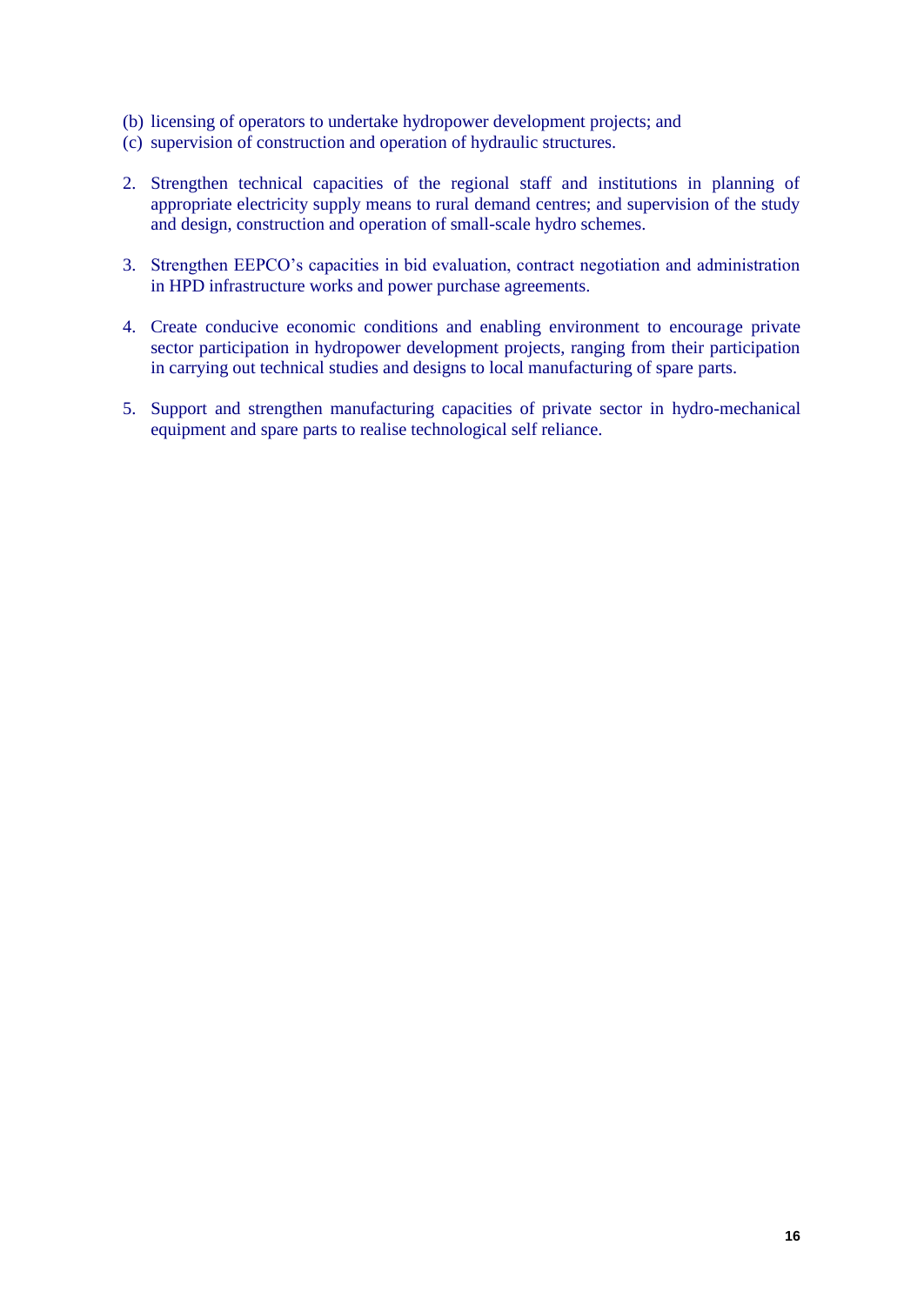# 4**.3 WATER SUPPLY AND SANITATION STRATEGY**

# **Preamble**

Provision of safe and sufficient water supply and adequate sanitation services are indispensable components in the sustainable development of Ethiopia's urban and rural socioeconomic well-being. At present, most of the population does not have adequate and safe access to water supply and sanitation (WSS) facilities. As a result, over 70% of the contagious diseases in the country are water borne/based diseases. Source of most of these diseases could be traced back to inadequate WSS facilities. Providing access to clean and adequate WSS facilities and improving the performance of this subsector directly reduces the morbidity and mortality rates of the population. By the same token, it increases the productive capacity of the economically active population, who otherwise, under conditions of scarcity, compromise their health and have to pay disproportionately high prices for water, thus perpetuating the poverty cycle.

# **Objectives**

The principal objective of the strategy is to secure basis for the provision of sustainable, efficient, reliable, affordable and users-acceptable WSS services to the Ethiopian people, including livestock watering, in line with the goals and objectives of relevant national and regional development policies.

#### **Main Elements of the Water Supply and Sanitation Strategy**

Technical and Engineering Aspects

- 1. Identify and promote the development of appropriate, efficient, effective, reliable and affordable WSS technologies which are demand driven and have great acceptability among the local communities. Facilitate local level decision making in choice of technology by presenting a comprehensive analysis and evaluation of available technological options to the local populations.
- 2. Develop national standards, specifications and design criteria which are rational, affordable, acceptable, implementable and sustainable for the design, installation, implementation, operation, maintenance and inspection of the WSS systems. These are to be based on internationally recognised norms and to be in conformity with the socioeconomic, historical, geographical and cultural factors of Ethiopia.
- 3. Promote the use of sustainable and cost effective technologies such as the hand pumps to expand water supply coverage in rural communities. Use springs where available. Adopt economically affordable and appropriate waste-water treatment and management systems.
- 4. Develop appropriate procedures and standards to determine and evaluate water requirements, types of water sources and services that can be made available, and service levels to be achieved by taking into account parameters related to desirable levels, permissible limits, specifications, minimum and maximum levels, etc. Describe these procedures in the form of manuals for ease of application.
- 5. Develop standards for different types and levels of sanitation systems--including both onsite and off-site, non-water dependent and water dependent systems. Ensure application of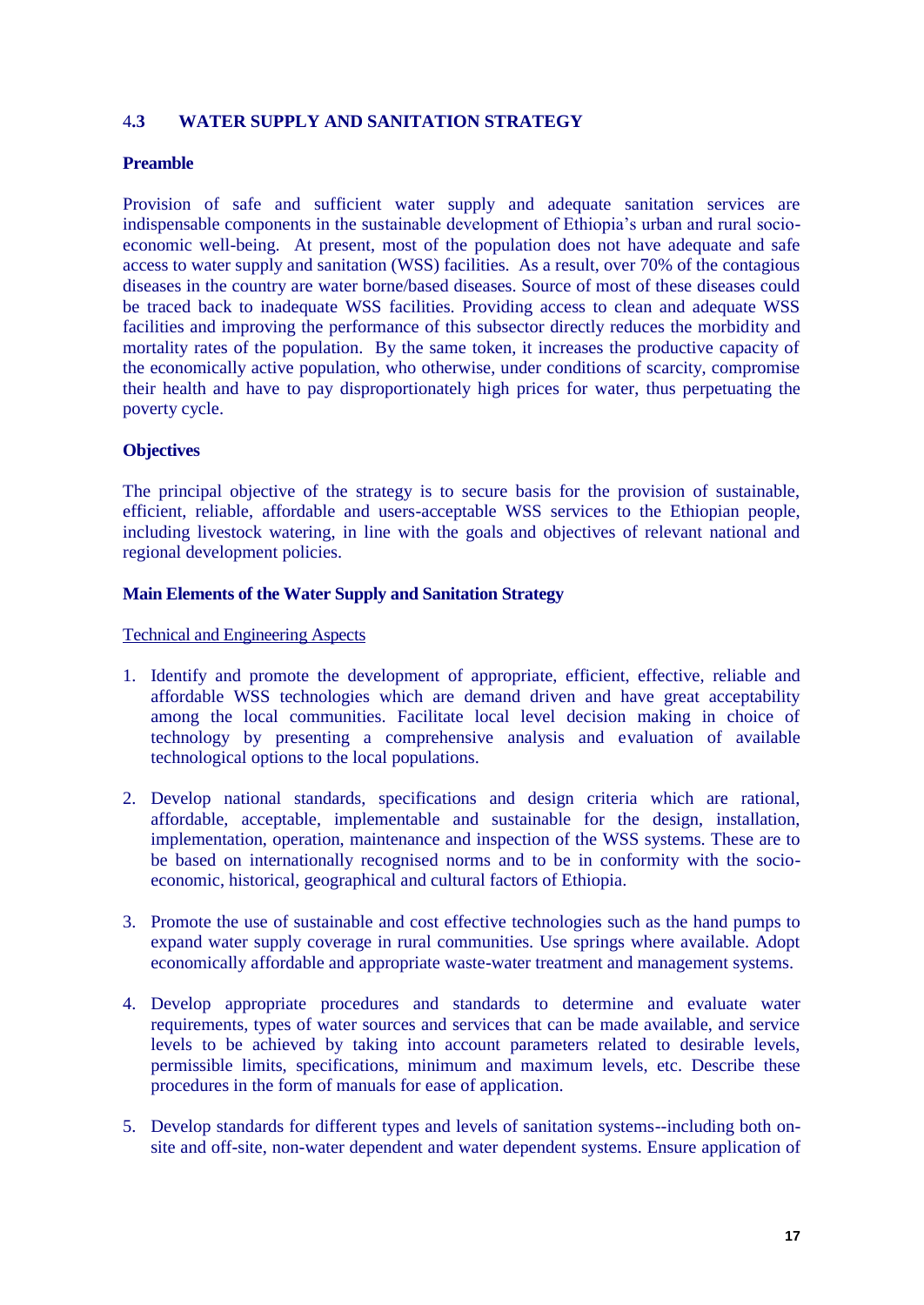these standards in the design of future sanitation projects to sustain the functioning of these systems in relation to availability of water resources.

- 6. Formulate procedures and processes to carry out routine and specialised O&M activities for different types of WSS systems. Prepare manuals to facilitate and guide the implementation of these procedures.
- 7. Conduct studies and research on traditional WSS technologies (indigenous technology, culturally and socially acceptable) and alternative appropriate and low-cost WSS technologies (including: systems, equipment and materials) to promote the acceptability of most suitable technologies for given site specific conditions.
- 8. Develop and enforce standards and guidelines for maintaining water quality in all recognised water uses; eg., water supply (domestic, industrial, livestock, others etc.) and sewerage and sanitation.
- 9. Conduct studies on the water requirements of industries, both existing and planned (based on the future industrial development plans), by addressing among others, the water quality requirements, integrating industrial and other water uses in the national and regional water resources management plans. Monitor and supervise the development and use of industrial water supplies and ensure compliance with established standards; ensure that industries will be responsible to cover the water supply and waste water treatment costs.
- 10. Promote and encourage water conservation through regulatory and demand management measures in those existing systems where efficient utilisation of water is as feasible as development of a new schemes.

#### Financial and Economic Aspects

- 1. Consider water sector as important as other crucial sectors of the economy while making financial resource allocation decisions at the national level.
- 2. Establish financial management rules and feasible arrangements for resource allocation, cost-sharing and accessing funds for demand driven WSS systems. These rules and arrangements should define the roles and obligations of various partners (government, communities, private sector etc.) in the management of funds to improve transparency and accountability.
- 3. Ensure self-reliance, through the promotion of local self-financing of programs and projects, based on the overall socio-economic development conditions of local communities, and through appropriate incentive mechanisms. To this end, engage the participation of banks, private operators, micro financing institutions, national water fund, and rural credit services, etc.
- 4. Subsidise the capital costs only for communities that are unable to cover the cost of the basic services so as to ensure social equity; establish financial resource allocation criteria to access these subsidies based on local socio-economic factors, and implement phasing out mechanisms of such programs (to promote self-reliance).
- 5. Establish and implement cost-sharing arrangements to share the capital, O&M and capacity building costs between government, local communities, consumers, external support agencies and non-governmental organisations.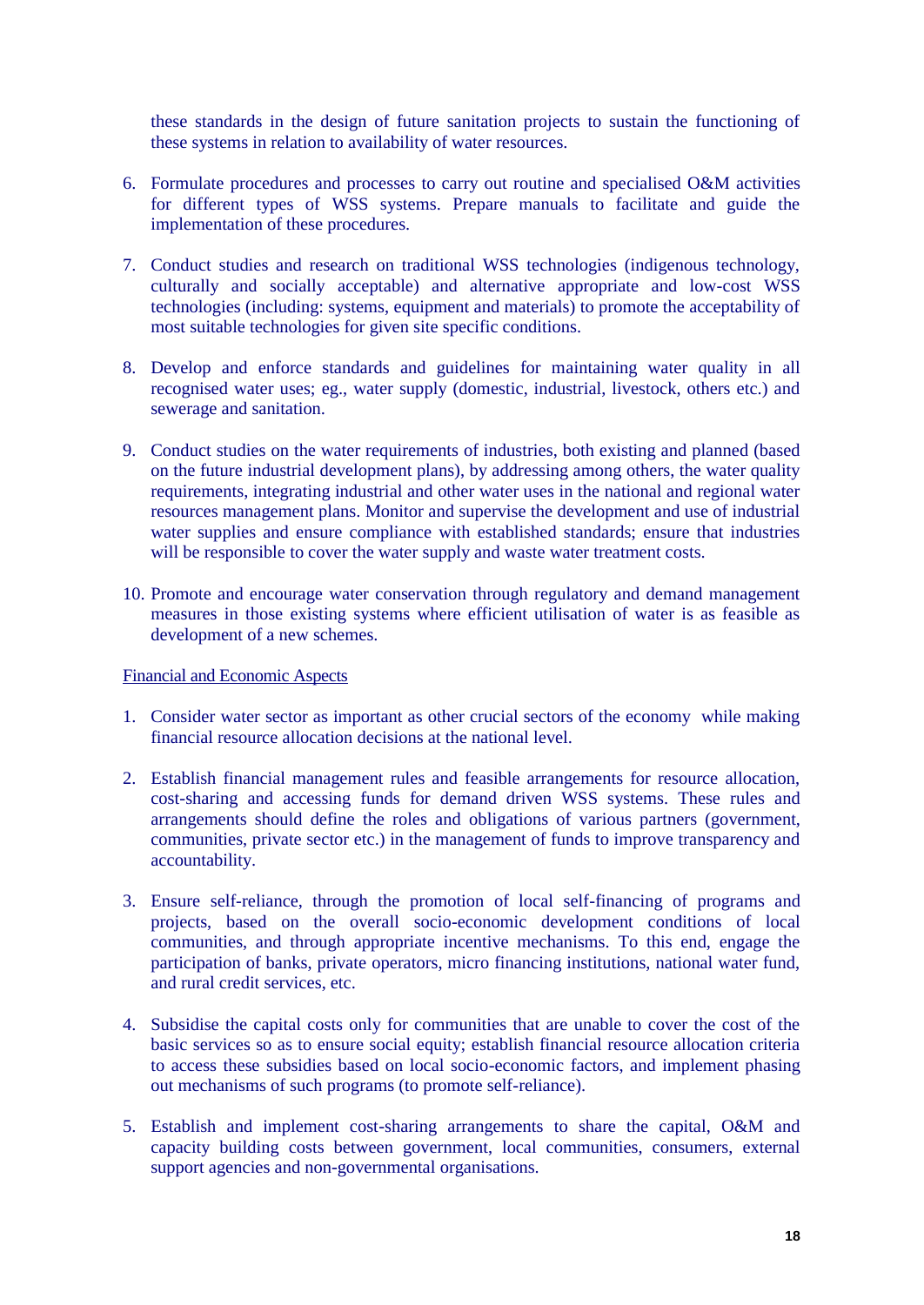- 6. Promote the 'user pays' principle in accordance with the user's willingness and ability to pay for the service, based on costs of services vis-à-vis given socio-economic conditions of the beneficiaries/users.
- 7. Establish criterion to access the financial resources from the government budget to expand the coverage of WSS services both in urban and rural areas. As a matter of principle, utilise the government resources to strengthen national capacities, to meet O&M expenditure, and to support the community based initiatives. Undertake infrastructure development and feasibility studies using the funds acquired from external sources.
- 8. Ensure transparency, fairness, responsibility and accountability in the utilisation and management of the WSS funds, namely through Community Water Committees (rural) and Consumers' Councils (urban), and by conducting regular audits and inspections by community members who are not members of the water committees/councils. Establish line of responsibility and authority within these community-based structures. Institute good contracting arrangements to engage the consultants and private firms to perform planning, design, implementation and O&M tasks, and effectively administer these arrangements to ensure quality control.
- 9. Promote the development of site specific water tariffs based on financial, economic, and social equality considerations. Involve local communities in price setting to ensure that tariff structures are compatible with consumers ability to pay, with a view of providing sustainable services at affordable prices, and based on equitable and practical guidelines and cost-sharing criteria.
- 10. Set tariffs in rural areas with the aim of recovering operation and maintenance costs; while, in urban areas, aim at total cost recovery through time (which covers operation  $\&$ maintenance costs, depreciation and debit servicing). Implement progressive tariff rates in the urban areas that are tied to consumption levels. Develop mechanisms to continuously update the pricing structure.
- 11. Promote rational subsidisation norms based on the severity of local problems, focusing on the direct beneficiaries and promoting localised initiatives as well as water use efficiency. Determine a 'social tariff' for poor communities which minimally covers operation and maintenance costs. Develop special flat rate tariffs for communal services like hand pumps and public stand posts. Consider providing support to cover "connection fee" in areas where it turns out to be beyond the reach of local communities.
- 12. Provide incentives to local stakeholders such as community groups, manufacturers, and consulting firms etc. in terms of concessions in import duties, tax rebates, subsidies, credit facilities and through other similar economic instruments to encourage their participation in the planning, design, implementation and management of WSS systems.

#### Institutional Aspects

1. Reorganise and strengthen the role of public sector institutions in the provision of WSS services. Ensure that public institutions (at higher level decision making) are continuously engaged in the formulation and enforcement of policies, strategies, regulations, and legislation, as well as in development and implementation of information management systems and capacity building programs. On the other hand, assign more responsibilities to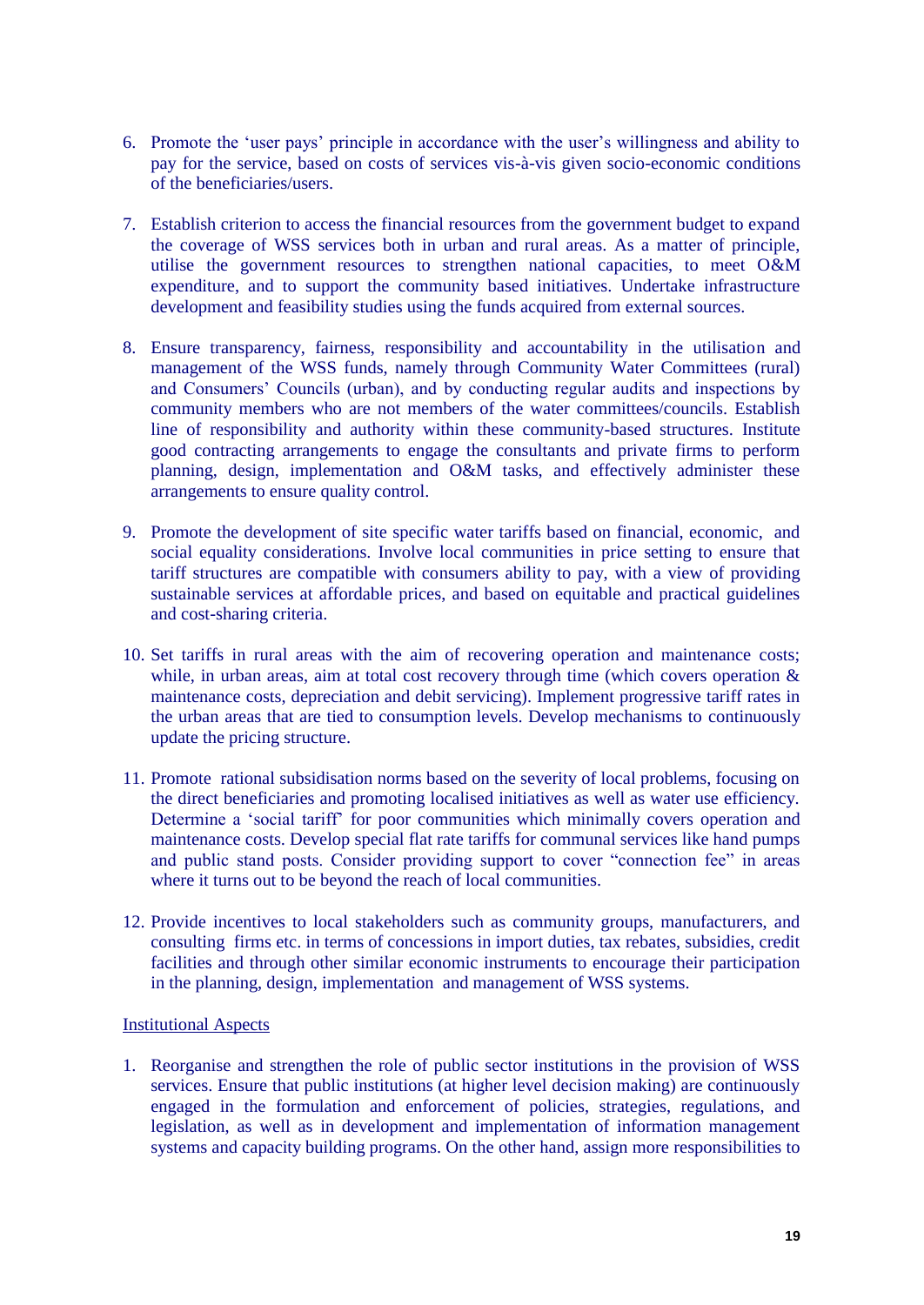the local level institutions concerning implementation, management, monitoring and supervision of WSS schemes, as well as to secure local level inter-sectoral co-ordination.

- 2. Improve the existing institutional framework for the management of WSS systems (including drainage and wastewater systems) at the federal, regional, zonal, woreda and kebele levels, and clearly define the relationships and interactions among these administrative layers. Establish new structures below the regional or zonal level, if not already in existence
- 3. Put in place a system to legalise the ownership of WSS systems. In this regard, promote decentralized management of these systems. In the case of urban systems, encourage the establishment of autonomous municipal institutions with authority to provide services using most efficient management modes. In the case of rural systems, institutionalize and regulate the role of local communities by:
	- (a) promoting the establishment of community based structures;
	- (b) facilitating these community in developing an interface with the local administrative structures; and
	- (c) defining the rules of engagement for service providers.
- 4. Develop guidelines, principles and norms for streamlining the interventions of external support agencies and NGOs. Secure effective collaboration amongst all the formal and informal stakeholders in the WSS subsector by undertaking the following actions:
	- (a) strengthen the role of the public sector in regulatory, supportive and facilitative aspects;
	- (b) promote private/informal sector involvement in consultancy, contracting, supply of spare parts, maintenance and operation as well as management of WSS (especially urban) services;
	- (c) involve religious and customary organisations in water source selection, public awareness and environmental education;
	- (d) involve NGOs in funding and in the actual implementation, operation and maintenance of WSS projects; and
	- (e) seek co-ordination with external support agencies to obtain financial and technical assistance in line with the government policies.
- 5. Develop and enforce appropriate management actions for water supply and sanitation services to achieve autonomy and commercial viability which recognise:
	- (a) the regulatory role of the government;
	- (b) the role of communities in decentralised management;
	- (c) the use of local skills and resources; and
	- (d) the involvement of private/informal sector entrepreneurs.
- 6. Equip water supply and sanitation organizations at all levels with the necessary facilities in terms manpower and equipment.
- 7. Develop appropriate institutional arrangements at the federal and regional levels to cater to the specific needs of livestock watering.

#### Capacity Building Aspects

1. Develop and implement a comprehensive and well coordinated training plan to strengthen the technical capacities of national professionals, both in formal and informal sectors, to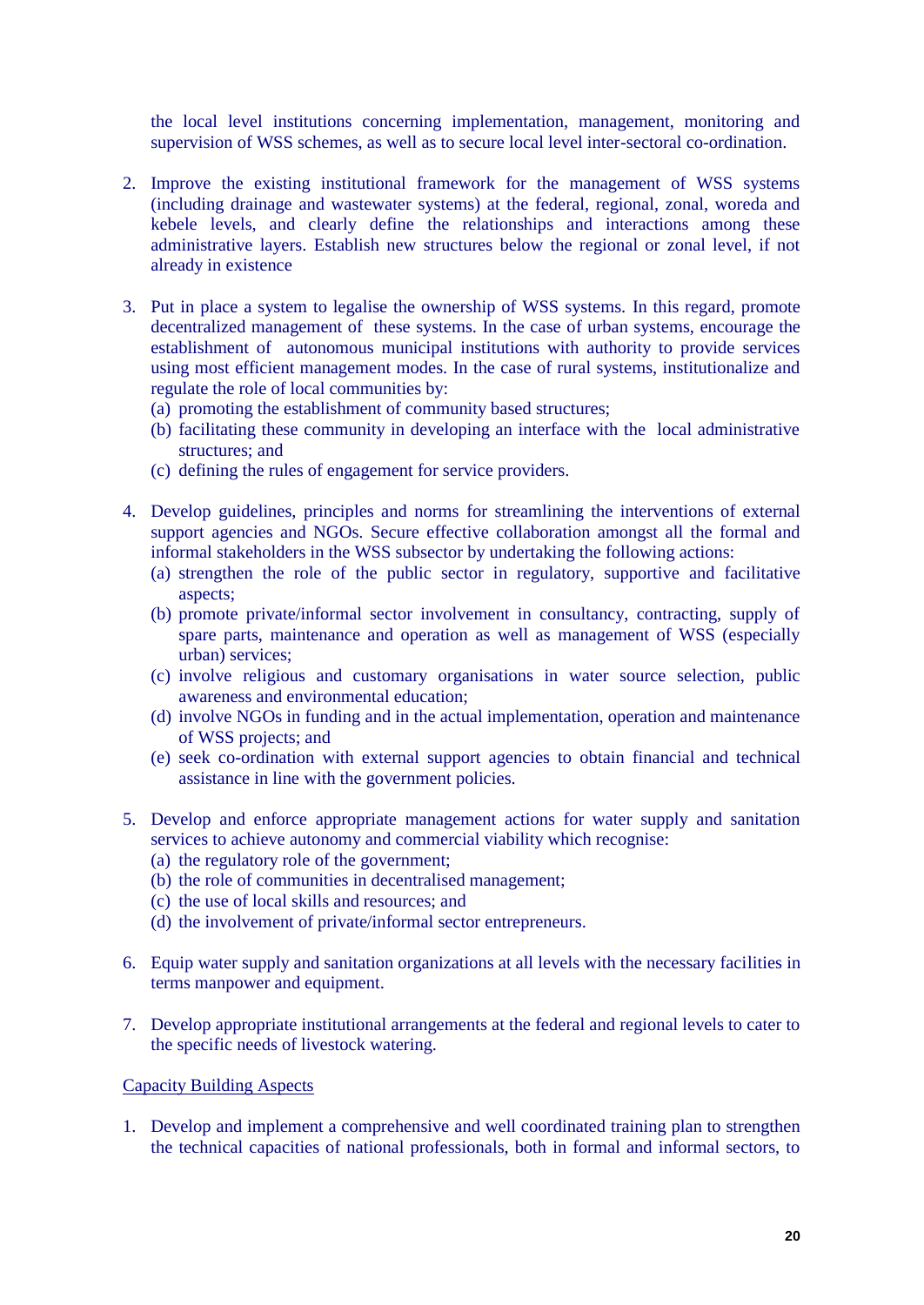enable them to deal with different aspects of WSS systems. The training plan should support the mandates of the institution, and be in conformity with needs of the staff.

- 2. Develop suitable training programs to meet the capacity building needs emerging from continuously evolving role of government and communities in the regulation, facilitation, co-ordination, supervision and monitoring of WSS services.
- 3. Promote objective oriented training with special emphasis on trades-level training. Training programs should define purpose, type and level of training and should answer who is to be trained, who are the trainers, when, who provides the funds, where is the training to be conducted, etc.
- 4. Strengthen the capacity of water users associations (water committees/water councils) so that they may make independent informed choices, and remain and serve as a focal point in the WSS management structure which can ensure autonomous decentralised management of the WSS systems.
- 5. Establish viable public information management systems (including conventional, electronic and internet-based systems) that could be used to access and disseminate the technical information, documentation, and analysis of data on various aspects of WSS systems.

#### Social Aspects

- 1. Establish and legalise a process for the participation of all stakeholders (formal and informal) to ensure efficient management of WSS systems, and promote participatory, consultative and consensus building methodologies so as to enhance the involvement of users at different levels of decision making.
- 2. Launch public awareness campaigns to educate people about important WSS issues and related environmental health risks.
- 3. Pay special attention to the role of women while establishing community based structures for the management of localized WSS systems. Contribute to the holistic well being of the community by educating women in water-environment-health issues. Strengthen the role and technical capacities of women in O&M and management of WSS schemes.
- 4. Make it mandatory to include WSS services in future urban development plans, especially the housing schemes. Develop and enforce regulations to ensure that approval of future housing schemes or individual dwellings will be contingent upon the inclusion of WSS services in the housing plan.
- 5. Conduct studies on the traditional and customary livestock watering practices with an objective to provide closer access to water for pasturalists by providing livestock water supply to all regions, particularly the lowland areas. Develop standards and designs for source selection, provision of facilities and operation and maintenance of livestock water supply systems.
- 6. Examine alternative arrangements (different scheme designs) to provide water supply to pastoralists which may enable grazing of the land, but should not promote over-grazing.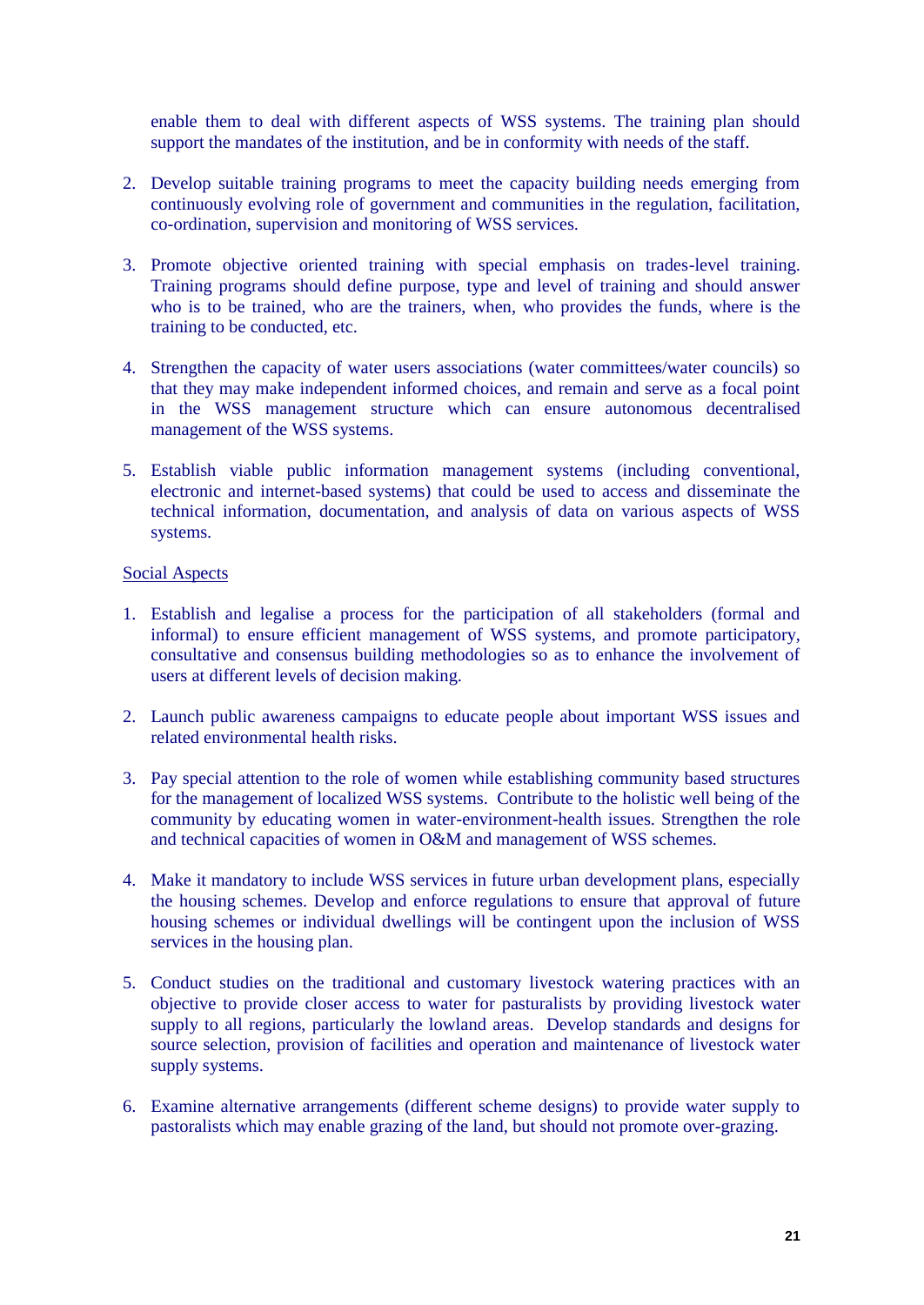## Environmental Aspects

- 1. Define parameters for the definition of access to safe and adequate water supply. Conduct sound water quality analysis before construction of WSS schemes to ensure that the water is potable.
- 2. Protect water bodies from pollution by industrial wastewater and other wastes through strong enforcement of legislative measures so that people have access to safe drinking water.
- 3. Integrate and co-ordinate the development of industrial water supply and waste water treatment with other water sector development objectives including, irrigation, hydropower, etc. Recycle wastewater when it has been found to be safe for health and the environment.
- 4. Promote improvement of environmental sanitation in urban centres and rural areas and protect water bodies from being polluted and contaminated.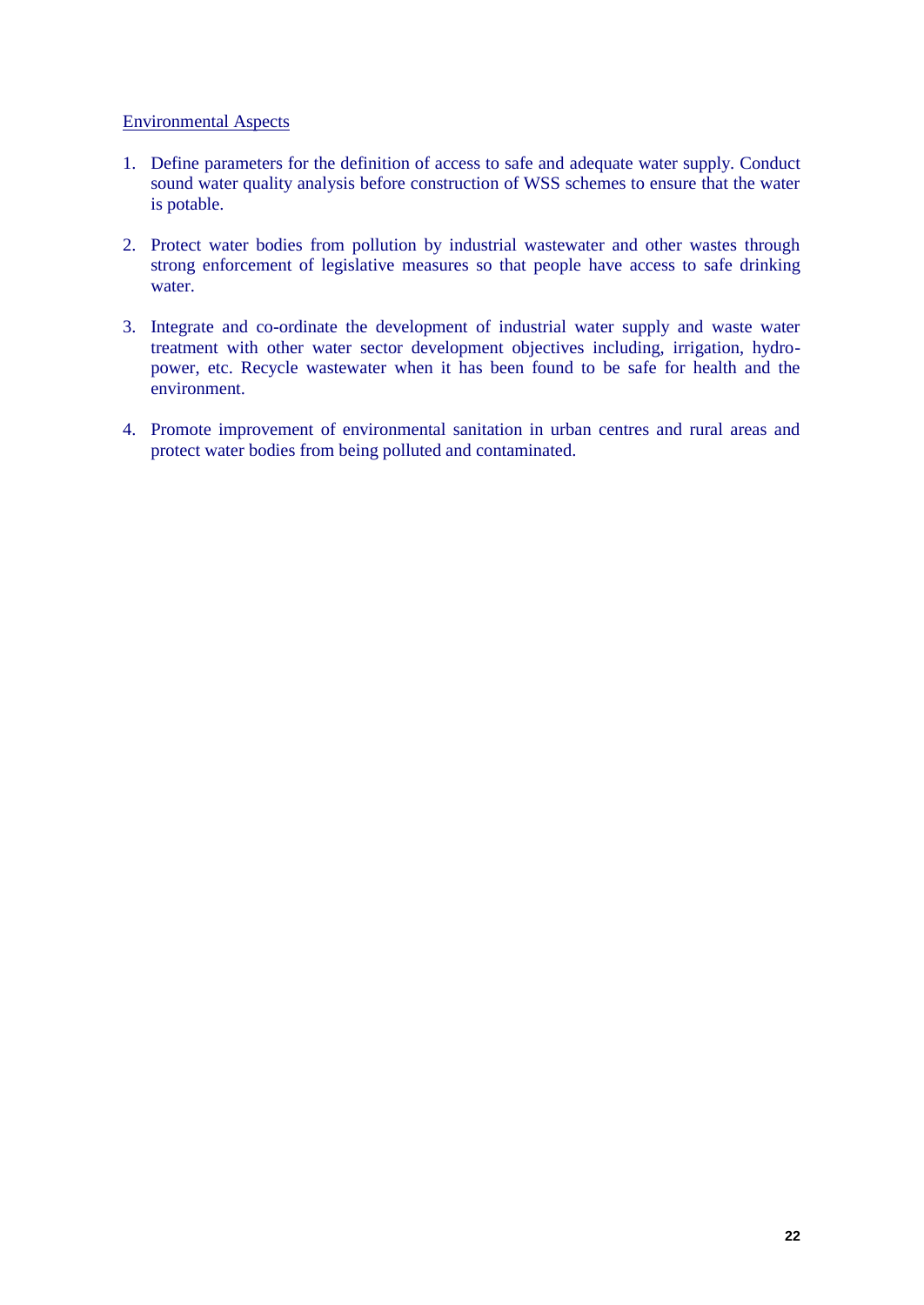# 4**.4 IRRIGATION DEVELOPMENT STRATEGY**

# **Preamble**

Recent estimates indicate that the total irrigated area in Ethiopia is 197,225 ha. In recent years, much of the increase in irrigated area had come as a result of expansion in small-scale irrigation. Yet, the existing irrigation development in Ethiopia, as compared to the resources the country has, is negligible. Uneven spatial and temporal distribution of rainfall in the country adds to the problems. Irrigation development is key to the sustainable and reliable agricultural development, and thus for the overall economic development of the country. In order to ensure food security at the household level for Ethiopia's fast growing population, more small, medium and large scale irrigation infrastructure needs to be developed. Such development could also generate externally marketable surplus that would earn the much needed foreign exchange and provide required raw material to the local industries.

#### **Objectives**

The principal objective of the irrigation development strategy is to exploit the agricultural production potential of the country to achieve food self sufficiency at the national level, including export earnings, and to satisfy the raw material demand of local industries, but without degrading the fertility and productivity of country's land and water resources base. More specific objectives of the strategy are to: expand irrigated agriculture, improve irrigation water-use efficiency and thus the agricultural production efficiency, develop irrigation systems that are technically and financially sustainable, and address waterlogging problems in irrigated areas.

# **Main Elements of the Irrigation Strategy**

#### Technical and Engineering Aspects

- 1. Initiate the planning and implementation of a comprehensive, well coordinated and targeted irrigation development program that entails simultaneous efforts to:
	- (a) rehabilitate the existing schemes suffering from deferred O&M;
	- (b) complete those schemes which were started but discontinued for various reasons (provided these schemes are still feasible); and
	- (c) develop and implement new schemes.
- 2. Design appropriate irrigation schemes by taking into account the physical conditions, hydraulic characteristics, irrigation engineering, management capacity of the users, and detailed agronomic and agricultural considerations such as crop water requirements, irrigation methods, integrated pest management and farming practices.
- 3. Implement measures to secure long-term viability and sustainability of irrigation schemes. Towards this end, develop complementary infrastructures and share development costs with other sectors, and involve relevant institutions in the planning and development of schemes. Also, enhance the adoption of improved agricultural practices based on detailed agronomic and agricultural studies of crops, soils, farming practices, efficient irrigation methodology, etc that will contribute to improved irrigation systems management.
- 4. Adopt improved and affordable systems and tools for water harvesting and pumping, for reducing seepage losses in canals, for water control, storage and retention systems and measurement structures.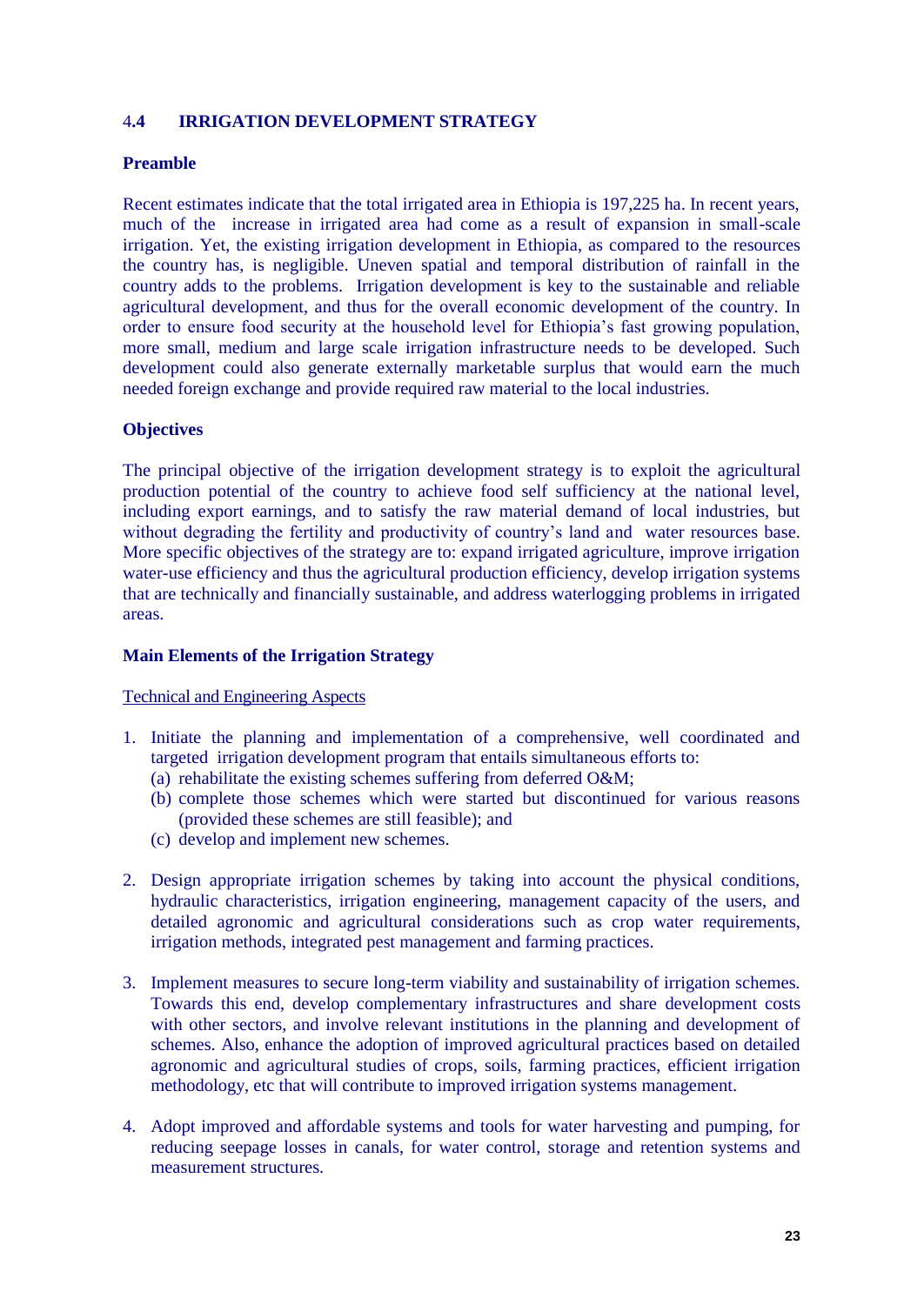- 5. Undertake measures to improve water conveyance efficiency, especially the irrigation water use efficiency by implementing agronomic, engineering, demand management, and economic measures based on detailed studies and analysis of these measures. Towards this aim, strengthen the irrigation research and extension system, and maximize returns to water by allocating the water to its highest value use. For areas with undulating topography, promote the use of alternative irrigation options such as sprinkler and drip irrigation etc.
- 6. Develop standards, guidelines, manuals and procedures for the sustainable operation and maintenance of irrigated schemes and systems, while ensuring their successful application, monitoring and improvement.
- 7. Develop and promote simple designs and standards for construction and O&M of irrigation schemes. These designs and standards should be easy to replicate, compatible with the capacities and skills of local beneficiaries, and promote the use of local materials and resources.
- 8. Establish water allocation and priority setting criteria, as well as fair and transparent management systems. Prioritize the implementation of various types of irrigation schemes based on a well spelled out evaluation criteria that takes into account reliability and availability of physical resources, economic and financial parameters, social equity considerations, technical feasibility, technological options, environmental impact assessment, and availability of project management capacities.
- 9. Pursue integrated planning approach in the development and implementation of irrigation projects. Follow sub-basin/valley development approach in studying and implementing irrigation projects; ensure the complementary of irrigation development projects with the other sectors' activities such as watershed management and agricultural practices; and consider the possibility for multi-purpose development between irrigation and power, livestock, fishery, tourism and recreation etc. Consider diversification of the outputs from irrigation by including industrial and agro-processing plants.
- 10. Consider development of groundwater resources as supplementary mean of irrigation in drought-prone areas, where the rainfall duration is less than the length of the growing season, as it is the only insurance against crop failure.
- 11. Develop necessary technical guidelines and standards for mechanisms, systems, materials and technologies to be used for improving water use efficiency in small, medium and large scale agriculture, so as to avoid both shortages (stress) and excesses (loss). Ensure enforcement of these standards, and continue to improve upon these standards as new knowledge is gained.
- 12. Give emphasis to water harvesting methods for small scale irrigation development in areas where wet season runoff can be stored and used for crop production. Expand small scale irrigation schemes by:
	- (a) building micro dams on rivers/streams having sufficient base flows;
	- (b) constructing dams based on seasonal runoff;
	- (c) considering cost effective pumping stations associated with pressurized irrigation systems;
	- (d) promoting shallow wells with hand and foot pumps;
	- (e) using medium to deep wells in areas with potential groundwater resource; and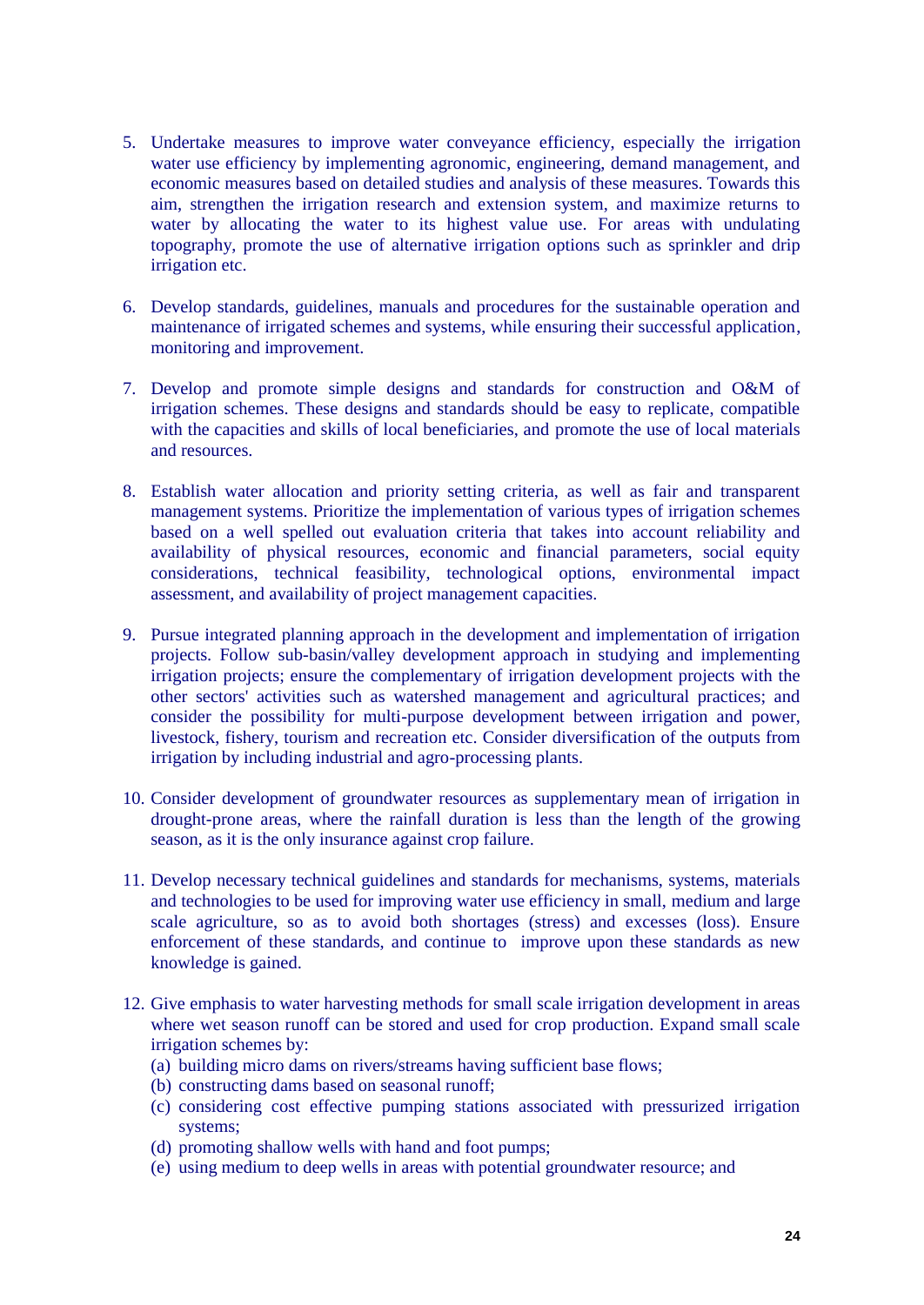- (f) exploring the feasibility of having pumping schemes in case of upstream regulated rivers or availability of natural storage's like lakes for irrigating large areas.
- 13. Create conditions conducive to the implementation/construction of medium and large scale irrigation schemes. This may entail: identification/prescription of less costly technologies, development of contract administration and management capacities, improvements in the contract evaluation and award procedures, and encouraging the involvement of private and public sector firms etc.
- 14. Give appropriate consideration to past performance and technical capacity while selecting contractors and consultants for implementation/construction of irrigation projects because, in general, the least bidder principle had not proven successful in construction works.
- 15. Implement a sequential framework for project authorisations for the planning (studies and design), implementation and management phases. Analyse and outline the operation and maintenance as well as management requirements with respect to the beneficiary skills, and availability of materials, budgets and technical capacities.

#### Financial and Economic Aspects

- 1. Make higher budgetary allocations from the government sources for the implementation of short, medium and long-term irrigation development plans. Allocate certain percentage of the GDP for irrigation development and tap higher resources from the water fund.
- 2. Share irrigation development costs with other sectors like power, road, health, education and agriculture etc. To do so:
	- (a) develop procedures for cost-sharing arrangements based on irrigation development contributions to other sectors;
	- (b) involve concerned institutions from the project initiation phase throughout;
	- (c) provide adequate and sufficient data and information to the stakeholders from the onset; and
	- (d) establish co-ordination arrangements to facilitate stakeholders active and continued involvement.
- 3. Establish and implement norms and procedures for financial sustainability and viability of irrigated schemes. For this purpose, implement a stage by stage cost recovery transition procedure (initial grace period;  $O \& M$  costs borne by the beneficiaries from the beginning; cover costs of minor structures beyond the primary off takes; finally, total costs of scheme are to be recovered). Medium and large scale irrigation development schemes are generally considered to operate on full cost recovery principle, although a transition procedure may be justified to stimulate development of the region.
- 4. Establish users' fee according to the related level of cropping patterns and farm level profits, scheme efficiency, and in a simple and clear cost recovery system. Ensure that the water charges and fees are timely collected for efficient operation of the service rendering institution. Sustain the functioning of irrigation systems through their regular O&M and gradual upgrading of the O&M capacities of the local beneficiaries.
- 5. Implement a price stabilisation mechanism to protect the producers against market risks. Facilitate producers in rationalising their production choices by providing updated production and marketing information. Discourage import of agricultural products to protect local producers through strict enforcement of standards, quality control and high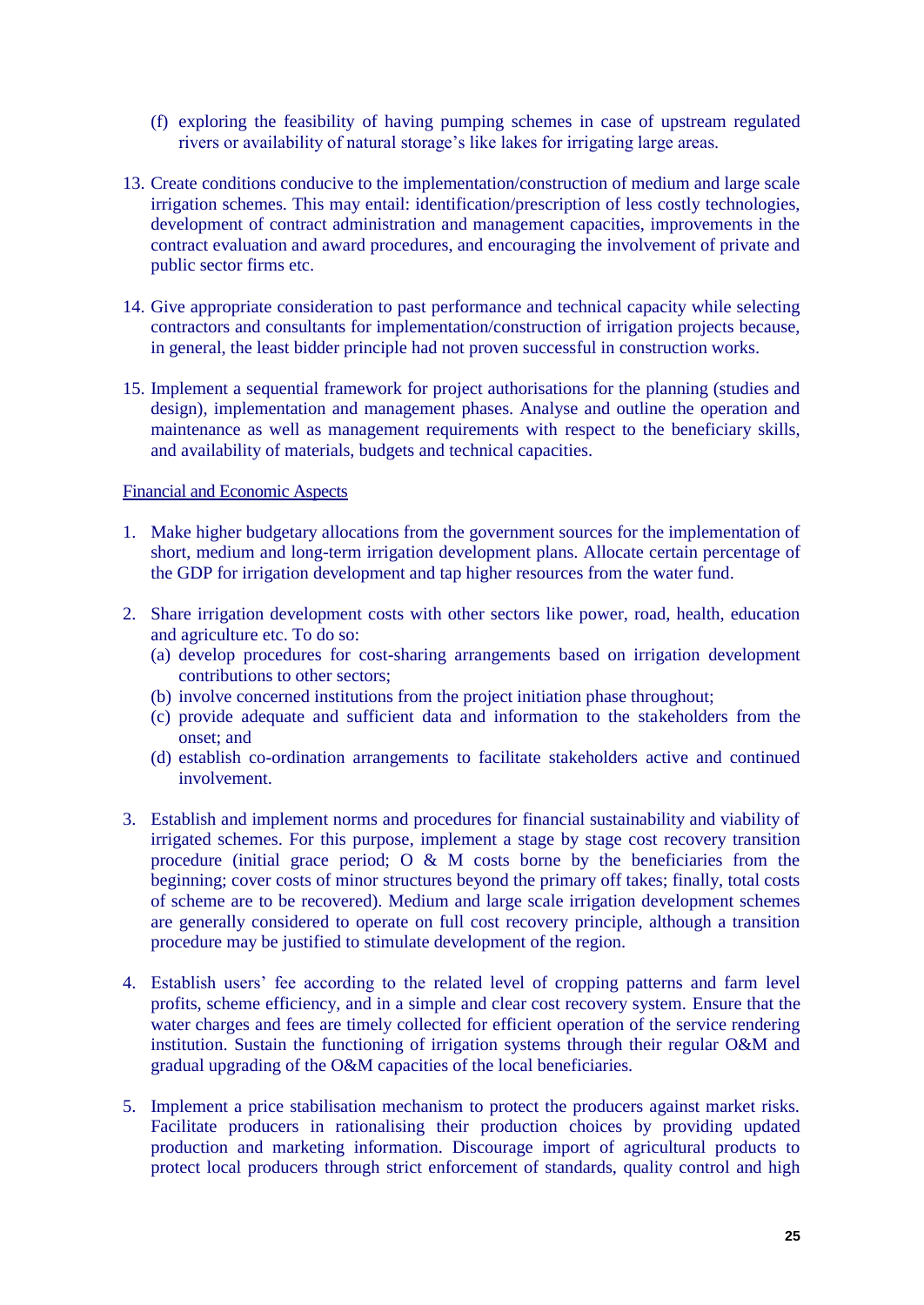import taxation. Increasing agricultural production efficiency will be the key to bring local production costs comparable to the international prices.

- 6. Extend credit facilities and bank loans for development of irrigation projects, especially small scale irrigation schemes to be executed by local community groups. Provide incentives to encourage private sector investment in the irrigation schemes.
- 7. Mobilise financial resources from external sources for undertaking the development of medium and large scale irrigation schemes.

#### Institutional Aspects

- 1. Strengthen institutional and regulatory frameworks at the federal and regional levels by undertaking assessment of the existing institutional capacities with respect to the regulatory and implementation roles and responsibilities so as to develop the appropriate institutional structures for the implementation and management of irrigated agriculture. Make efforts to avoid overlaps of duties and responsibilities among the institutions within the sector.
- 2. Reactivate and reinforce the role of the federal government and regional states in the development of small, medium and large scale irrigation schemes. This involves, *interalia*, undertaking of activities related to rehabilitation and upgrading of existing schemes, updating of previous studies and designs, and implementation of new schemes.
- 3. Enhance greater participation of the regional states and federal government in the development of large scale irrigated schemes and farms in high water potential basins where there is low population density. Since large and medium scale irrigation areas are more in the lowlands, the conflict arising from resettlement and loss of grazing land will be of prime concern. In such cases, compensation measures such as provision of irrigated pasture and livestock watering facilities may be considered.
- 4. Ensure operational sustainability of the small scale irrigation schemes by establishing O&M departments within the regional bureaus; description of O&M requirements for these schemes; identification of means to meet these requirements; preparation of O&M manuals; and strengthening the capacities of beneficiaries before handing over the schemes to them. In this regard, ensure a transitional period during which the capacity of the beneficiaries is to be ascertained with an objective to identify and remedy difficulties and problems. Provide training to farmers using pilot level demonstration schemes, experience-sharing programs, and research and study tours to improve water use efficiency and product quality.
- 5. Establish self-financing autonomous public institutions to undertake O&M activities of large scale irrigation schemes. Involve major stakeholders in the BOD of these institutions. Make these institutions responsible for all aspects related to irrigation water management in the area.
- 6. Encourage the participation of private sector, specially for the  $\overline{O} \& M$  and management phases of medium and large scale irrigation schemes. Towards this aim:
	- (a) devise and implement incentive systems such as tax holidays, longer grace periods of repayment, duty free import of construction and farm equipment, and provision of main infrastructure, etc;
	- (b) launch business promotion campaigns and forums;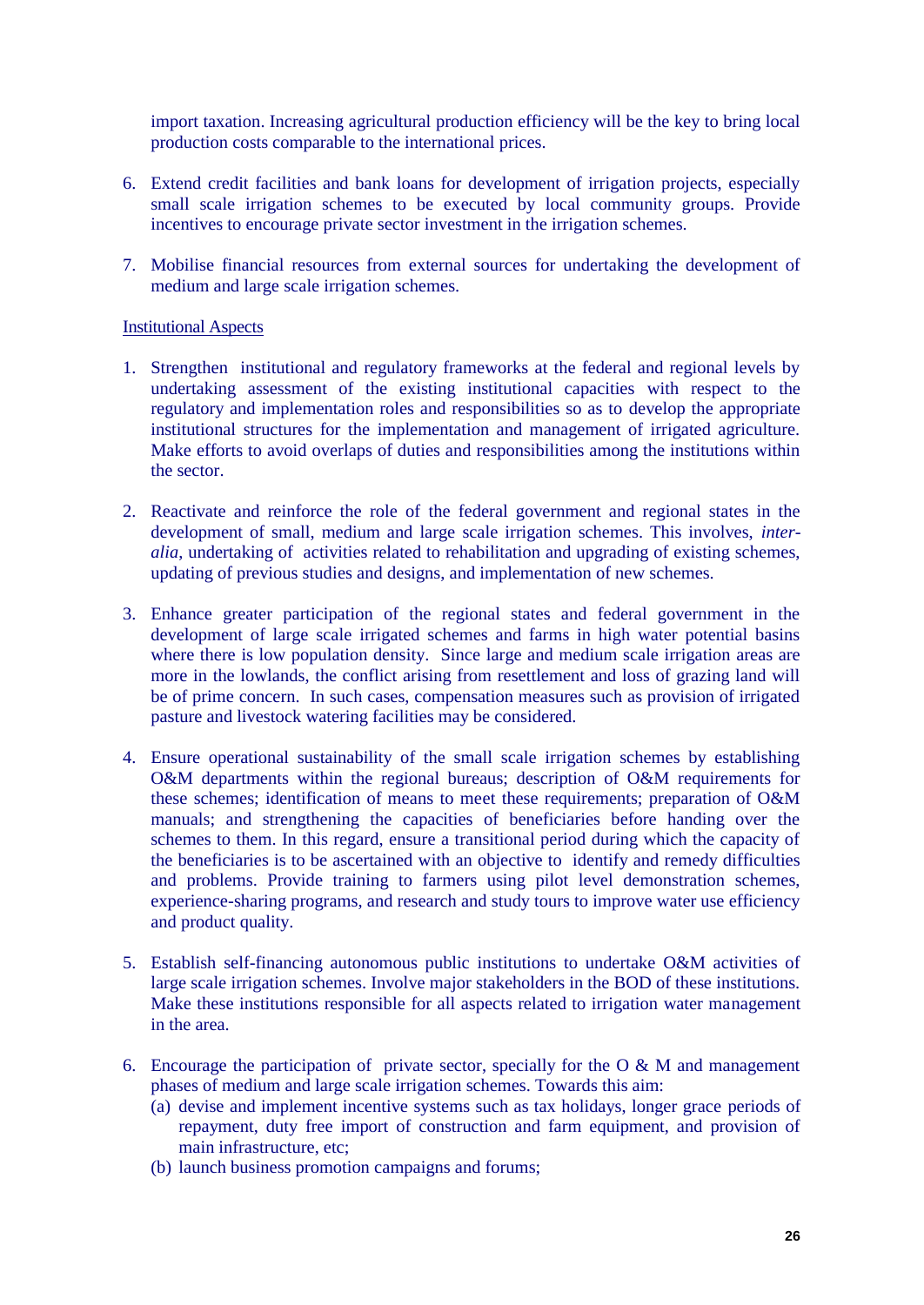- (c) facilitate co-operative or joint venture arrangements with the potential investors;
- (d) make approval procedures simple and easy--such as the 'one stop shop principle'; and
- (e) distribute up-to-date information regarding investment possibilities in the irrigation sub-sector to local as well as foreign investors.

#### Capacity Building Aspects

- 1. Equip the institutions involved in project implementation with the available modern knowhow in the fields of project study, design, construction and operation and management. Facilitate the transfer and adaptation of modern technology in irrigation development and secure basis to sustain the technological base.
- 2. Strengthen technical capacities of national/regional/zonal/woreda level offices in: project planning, design, implementation, operation and maintenance, information management, monitoring and evaluation, and other aspects related to irrigation management. Towards this aim:
	- (a) expose the national staff to higher level of training;
	- (b) implement targeted training programs;
	- (c) encourage research and development activities;
	- (d) execute skill transfer programs through on-the-job training; and
	- (e) link national institutions to regional and international networks.
- 3. Strengthen contract administration and management capacity of the clients and national consultants to improve and upgrade the operational efficiency of existing and planned schemes.
- 4. Develop and strengthen information management capacities. In this regard, improve the adequacy, reliability and accessibility of existing databases at the national and regional levels (especially with regard to data on potential irrigable land, water resources availability, water use patterns, crop water requirements, farming systems, and irrigation efficiency) to carry out water management analysis and to determine potential to increase agricultural production.
- 5. Strengthen the existing technological base to improve the productivity and efficiency of irrigated agriculture. Take appropriate measures to sustain this technological base and to ensure that its expansion (either through local production or imports from external sources) complements the existing base and confers with the development needs of the sector.

#### Social Aspects

- 1. Integrate irrigation development activities within country's socio-economic development plans, particularly within the Agricultural Development Led Industrialisation (ADLI) Strategy, based on the two-pronged approach of: (a) strategic planning for achieving socio-economic development goals, namely through feasibility studies and designs for potential projects, and (b) participatory-driven approach for promoting efficiency and sustainability.
- 2. Institute decentralised and grassroots user-based management of irrigation systems, taking into account the special needs of rural women in particular, during the planning, implementation/construction, operation, management and monitoring phases. Enable the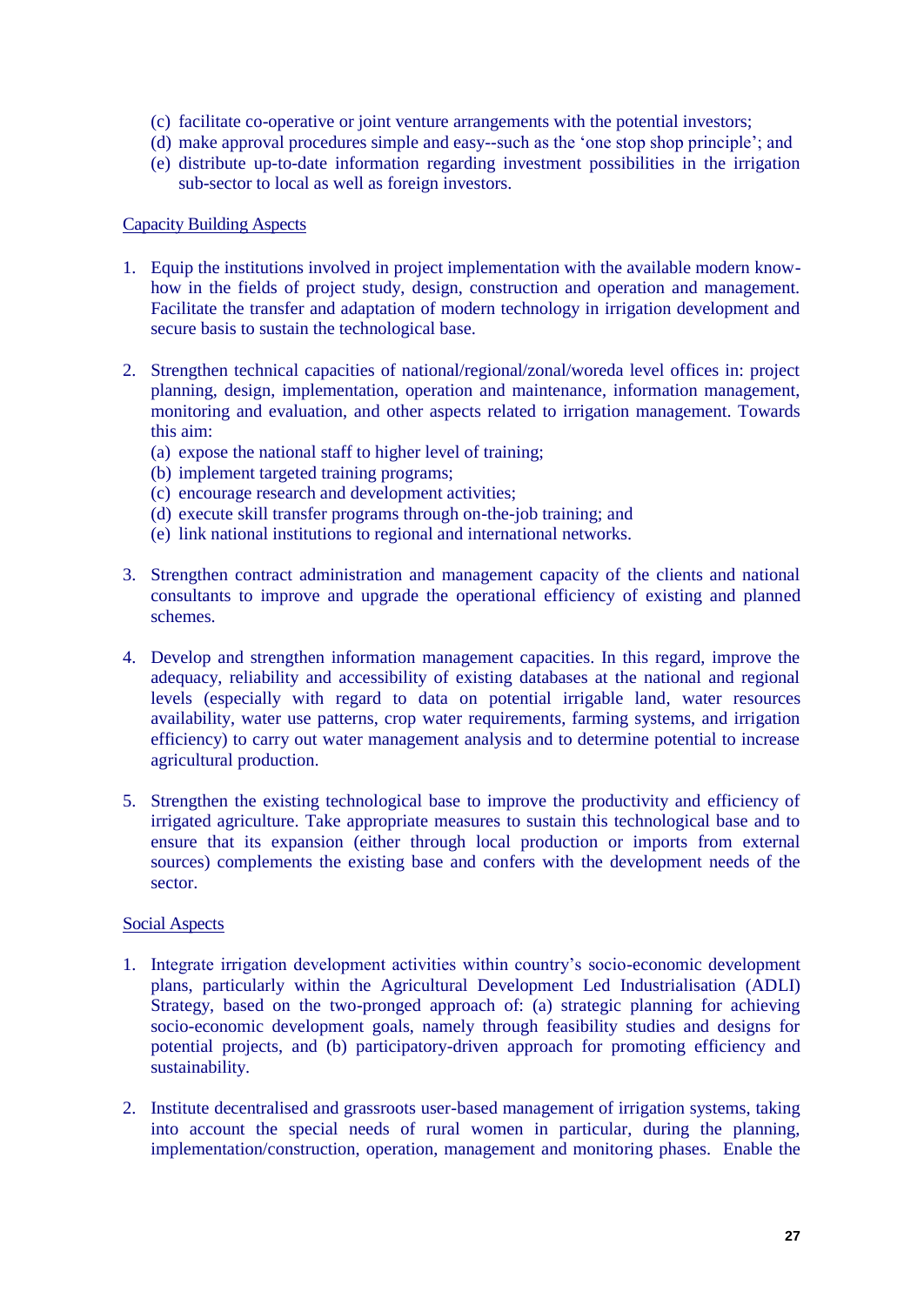local community to benefit from the irrigation schemes in terms of provision of social services, job opportunities and prevention of adverse social effects.

- 3. Assign priority to those irrigation projects which are of multi-purpose in nature and would contribute towards ensuring food security, provision of irrigated pasture in areas where cattle grazing and watering is a problem, increasing household incomes, and enhancing regional development.
- 4. Establish and strengthen the Water Users Associations or Irrigation Co-operatives in each scheme on a voluntary basis. Encourage and promote the role of women in these community based structures. Provide training to the women to assume greater role in the functioning of these community based structures. Make these structures focal point for development and management of irrigation schemes. Towards this aim:
- 5. promote partnership building between relevant government institutions, NGOs and local communities at different levels for the provision of bulk water storage, flood control and transfer schemes in particular;
	- (a) mobilize local community groups and assign them greater role in the planning, construction, and O&M of small scale irrigation schemes;
	- (b) involve local people in the project cycle of irrigation schemes, as well as the settlers in the decision-making process; and
	- (c) institute conflict resolution mechanisms based on traditional approaches and cultural practices.
- 6. Make use, to the maximum extent possible, of local materials and resources in the construction of small scale irrigation schemes since these lead to reduction in construction costs and help in avoiding delays in procurement.

#### Environmental Aspects

- 1. Conduct appropriate Environmental Impact Assessment (EIA) Studies for the irrigation schemes, including the implementation of remedial measures, based on the National Conservation Strategy and Environmental Guidelines.
- 2. Establish guidelines for maintaining irrigation water quality.
- 3. Establish drainage parameters/requirements, and integrate appropriate drainage facilities in all irrigated agricultural development schemes.
- 4. Consider technical and technological options which avoid the prevalence of breeding ground for vectors; minimise loss of forests; reduce seepage; and protect erosion, siltation, salinisation and pollution.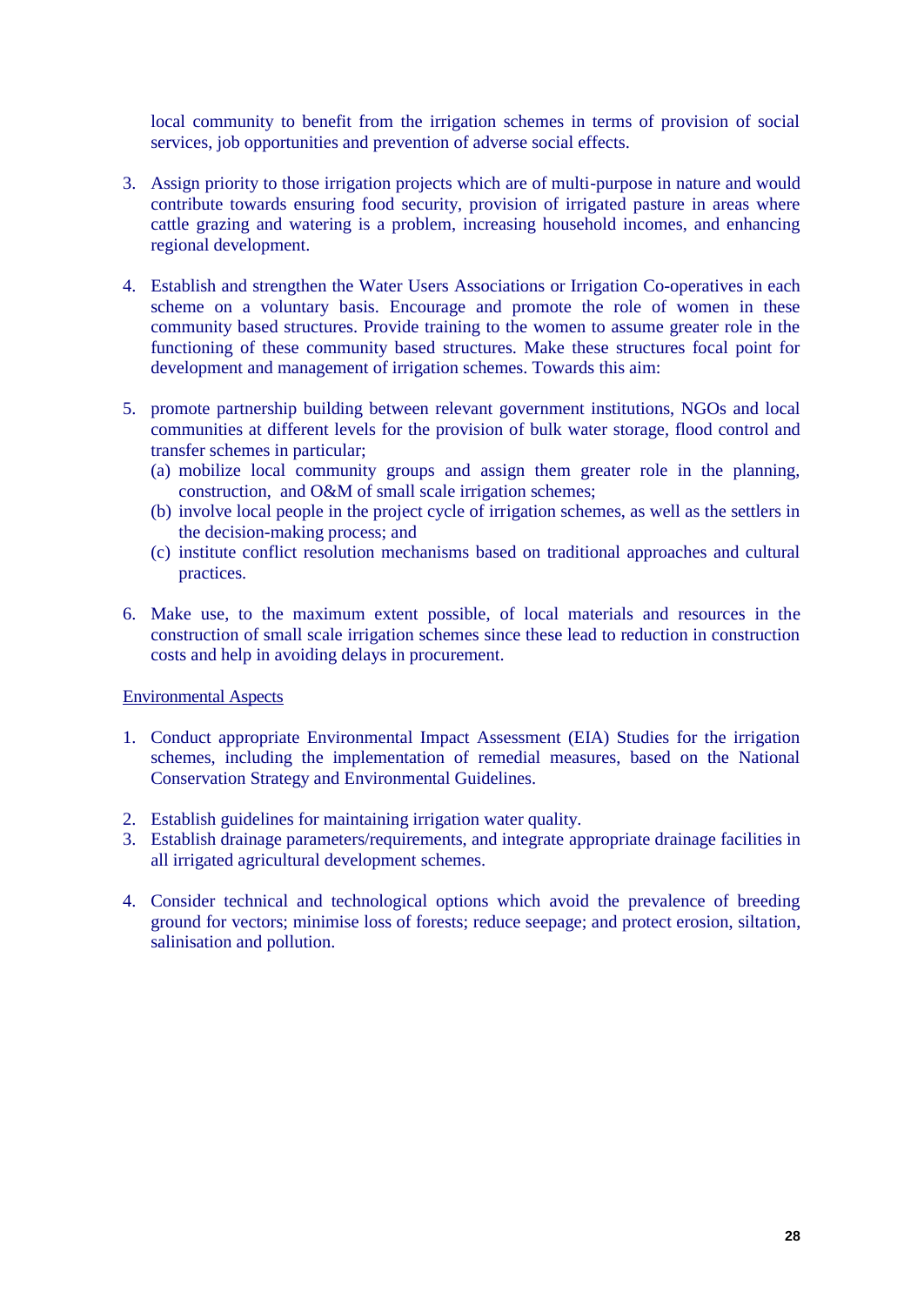# 5**. MOVING AHEAD IN THE SHORT-TERM**

The water strategy presented in the previous section sets a road map as how to develop and manage country's water resources to achieve national economic and social development objectives. Some of these development objectives such as achieving food self-sufficiency, providing sustainable water supply and sanitation services to large segments of the society, and developing hydropower potential are long-term objectives. Achieving long-term objectives is not a one time shot, but it should be viewed as a result of continuous *process* that is to be build and strengthened overtime. Such a process starts with the implementation of most important actions and measures in the short-term, which are carried over to the next phase and reinforced by other actions. Success or failure of these actions and measures in the short-term determines what should be done next--whether implementation of these measures should continue, or how the scope and direction of these measures should be adjusted, or if some additional measures should be put in place etc.

Accordingly, implementation of the strategic measures proposed in this document is viewed as a process aiming to achieve long-term objectives. This section identifies those measures which could be implemented in the short-term (within next 2-3 years). Successful implementation of these measures in the short-term will secure necessary basis for the implementation of more complex measures in the medium and long-term. This, however, does not mean that measures other than those spelled out below cannot be implemented in the short-term. Indeed, they can be and it will depend upon what is being aimed to achieve. The important principle to be respected is that the development, implementation and management of future water sector programs and projects should derive their rationale and guidance from the overall strategy.

#### *Water Resources Development*

- 1. Start implementing a program to carry out the resource assessment studies. In this regard, undertake inventory of the available surface water in the country both in quantity and quality; and assess the availability of surface water resources both in time and space.
- 2. Initiate a program to assess ground water resources at the basin level; undertake inventory of existing water wells, as well as information on withdrawals and usage. Also, foster and encourage conjunctive use of ground water and surface water to maximise benefits from water use.
- 3. Assess and evaluate the existing hydrological and meteorological network, stations, data compilation; standardise observation methods, instruments, and procedures for data compilation, processing and analysis. Develop information collection program to bridge information gaps, and start implementing it.
- 4. Initiate a program for undertaking periodic review and updating of the Master Plans. Set up specialized stakeholders committees to carry out this task.
- 5. Harvest rainwater through the construction of small check dams to meet domestic water supply and irrigation needs at the local level.
- 6. Undertake surveys on the extent of existing water transport facilities and on the future needs for improvement and development.

#### *Water Resources Management*

- 1. Assign first priority to water supply and sanitation; then to watering livestock; followed by irrigation and hydropower and free environmental water flow.
- 2. Devise and implement demand management measures such as pricing, improved extension services, public awareness, and regulatory measures to improve the water use efficiency and conserve the water resources.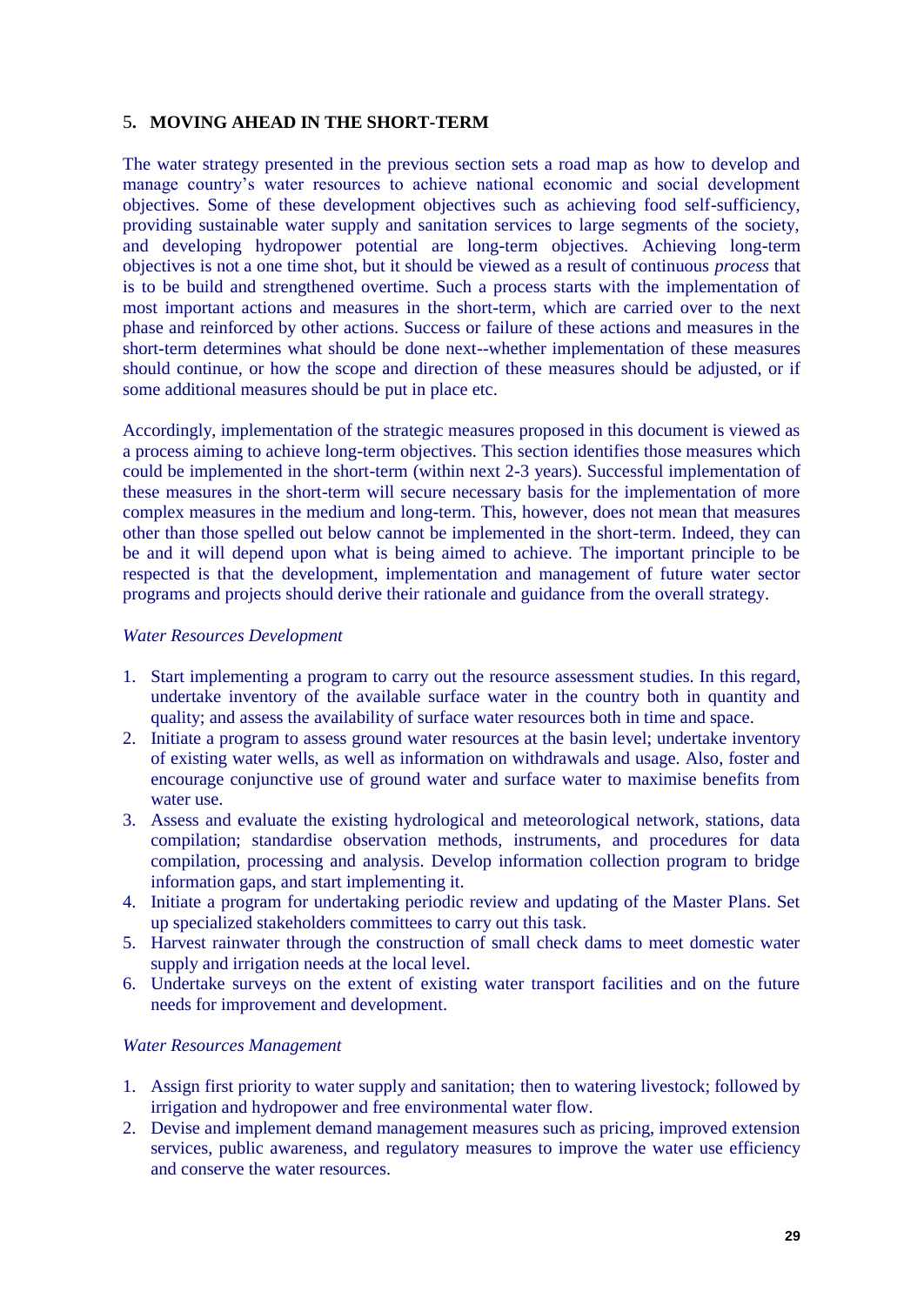- 3. Undertake soil and water conservation measures such as check dams, contour bunding contour ploughing, terracing, etc. to reduce soil erosion and reservoir siltation.
- 4. Encourage and promote local community participation in watershed management and water conservation measures and practices. Organize the communities around common goals and objectives.
- 5. Enforce legislative mechanisms and penalties to prevent indiscriminate discharges of toxic materials into water bodies, and to protect water quality both at source and during the distribution system to ensure access to safe drinking water and for irrigation purpose.
- 6. Initiate programs to develop databases on all aspects of water resources, such as surface water, ground water, hydrology, meteorology, wells, boreholes, springs, water works, etc. and other relevant socio-economic aspects.

# *The Enabling Environment*

- 1. Put together a program for the establishment of river basin management institutions, autonomous or semi-autonomous utility agencies or companies in big towns, and development of water committees at woreda, zonal, kebele and water scheme levels.
- 2. Assess technical capacity gaps, develop training programs to bridge these gaps, and start implementing these programs. Strengthen technical capacities of all stakeholders (public institutions, private sector, local communities etc.) in relevant aspects of water resources development, planning and management.
- 3. Promote and encourage on-the-job training; training-by-rotation; short-term training and study tours; workshops and seminars, etc in different fields of water resources.
- 4. Attract and retain able and experienced professionals and sub-professionals by providing incentives and conducive working environments.
- 5. Review existing legislation in order to improve and streamline its scope to cover aspects pertaining to all surface and ground water resources; protection of quality as well as quantity; pollution prevention; and penalties for undesirable effluent discharge, etc.

#### *Trans-boundary Rivers*

Identify common development projects that can be developed jointly with the other riparian countries on equitable basis. Start developing these projects in line with the international covenants adapted by the Nile Basin member states. Review and update the projects that were prepared in the past but not implemented. Ensure funding for implementation before embarking on large scale planning efforts to develop new projects or updating of past projects. Develop and enhance capacity in trans-boundary negotiations and conflict resolution.

#### *Finance and Economics*

Establish tariff structure for water services based on site-specific characteristics of the schemes, and ensure that pricing for water projects leads, stage by stage, to full cost recovery based upon user's payment capacities and by giving due consideration to appropriate technologies. While setting water charges, recognise water as an economic and social good. Promote subsidies to aid the poor; rectify price inequalities, encourage service expansion, and promote suitable technologies.

#### *Research and Development*

Start with the assessment and evaluation of all existing information on R&D activities in the water sector. Identify the gaps for improving the R&D activities in the water sector and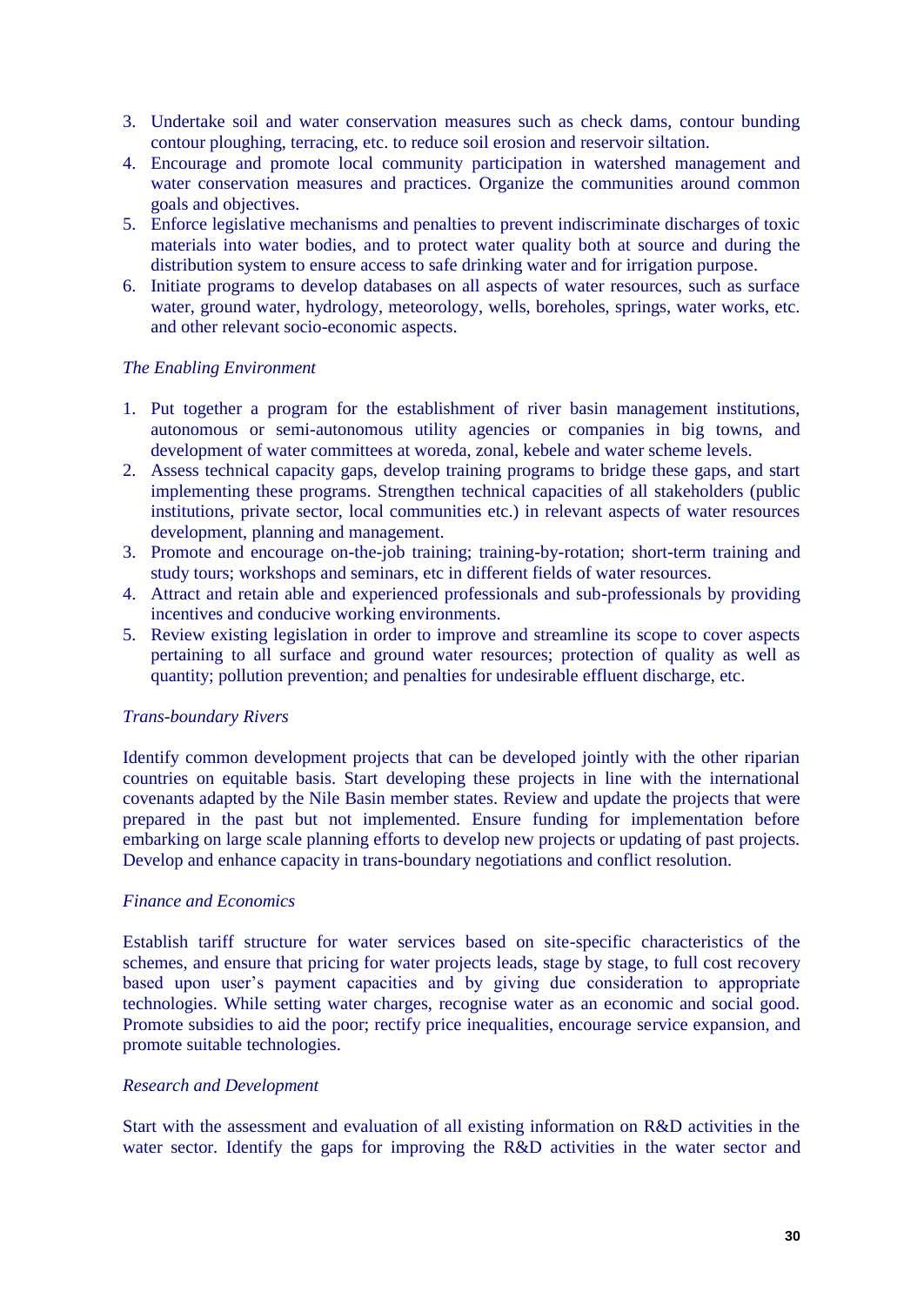prepare an action plan to bridge these gaps. Promote and enhance effective co-ordination of water related R&D activities, including co-operation among the relevant institutions.

# *Stakeholders Participation*

Promote building and strengthening of partnerships between community-government-private sector-external support agencies. For this purpose, establish mechanisms such as, water committees, water boards, water users associations, professional and civic associations. Also, launch public awareness campaigns, and organize regular meetings and workshops as means to provide forums for different stakeholders to air their views as how to strengthen these partnerships.

# *Gender Mainstreaming*

Enhance the active involvement of women for sustainable development and management of water projects. Take steps to relieve women from the huge burden of fetching and carrying water for the family by empowering them in decision-making in water projects. Assigning specific number of seats for women in the community based organizations is one way to empower them in decision making. Design and implement special training programs to strengthen their technical capacities in O&M of WSS and small scale irrigation schemes, as well as in the management and monitoring of the water systems etc. As part of the project preparation, carry out social surveys to better understand how in a given social setting women can make meaningful contributions towards the management of the project.

#### *Disasters and Public Safety*

- 1. Install automatic stage recorders at the strategic sites on the flood-prone areas to record flood levels. Estimate flood sizes, in particular peak floods.
- 2. Determine the possible methods of flood protection; and select the appropriate sites for disaster prevention actions; and ensure appropriate and timely maintenance of flood control structures.
- 3. In drought affected areas, intensify ground water exploration; formulate a comprehensive program for the selection of wells, boreholes, stock ponds, sub-surface dams etc.
- 4. Carry out proper and regular maintenance of existing wells, ponds, sub-surface dams and the new schemes with active participation of the local communities.
- 5. Carry out periodic safety checks, at least once in three years, on existing water systems.
- 6. Establish safety regulations for major water structures.

# *Environmental Health Standards*

- 1. Prevent indiscriminate discharges of industrial effluents into water courses without adequate treatment; issue regulations to ensure their strict enforcement.
- 2. Assess the impact of disposal systems on local water sources, when the disposal system discharge to the nearest watercourses such as a stream, river or lake (e.g. Akaki river, Tana lake, Awassa lake, etc.) by carrying out detailed surveys and studies.
- 3. Assess treatment proposals, effluent quality and quantity, in particular from industries; and the probable impact on the receiving water. Raise awareness among industrial managers as how to minimize the affects of industrial wastes on water quality.
- 4. Recycle wastewater when it has been found to be safe for health and the environment.
- 5. Promote improvement of environmental sanitation in urban centres and rural areas both through infrastructure development and public awareness, and protect water bodies from being polluted and contaminated.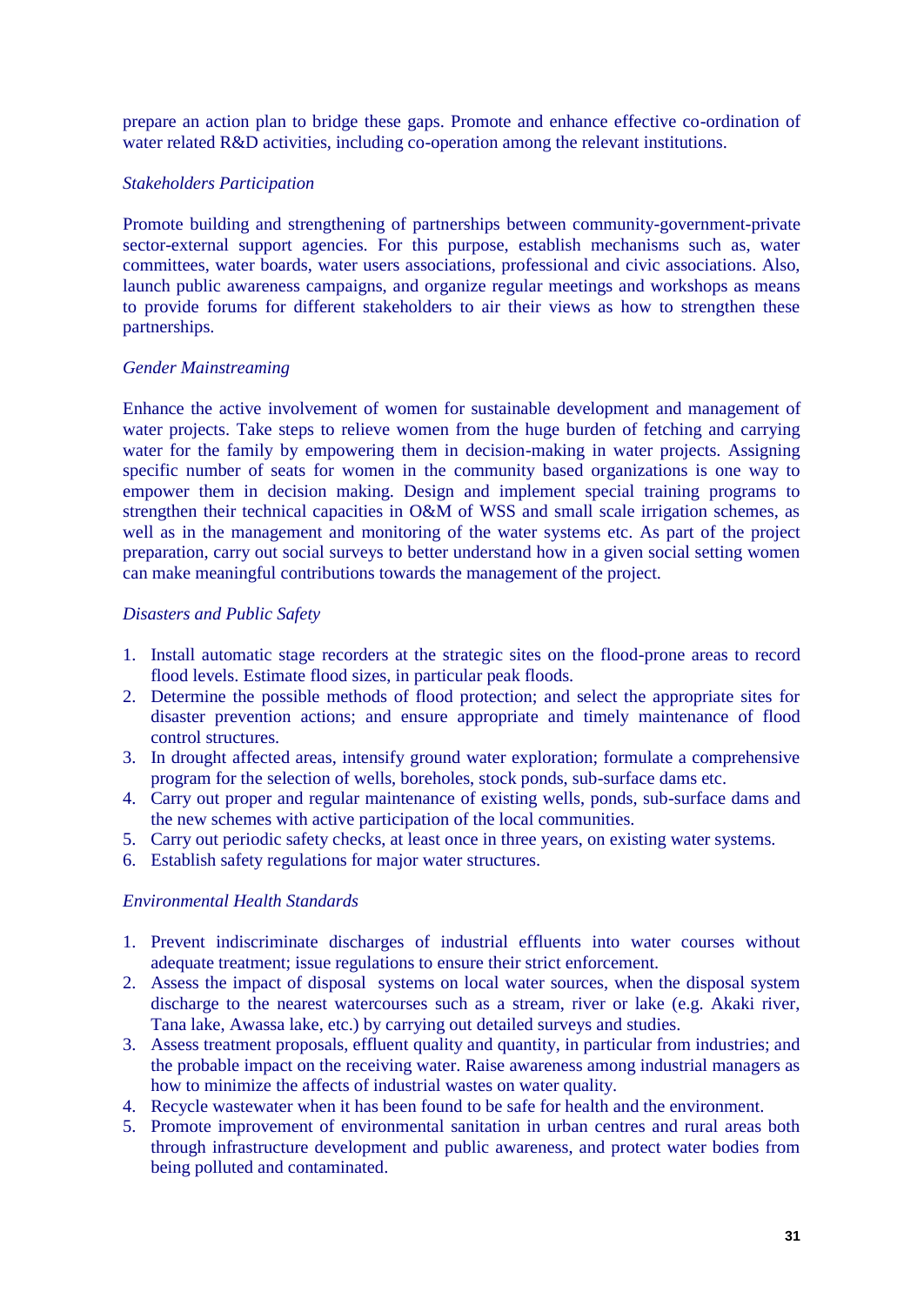# *Technology and Engineering*

Formulate and adapt national guidelines, standards and criteria for planning, study, design, construction, supervision, operation and maintenance for water resources development and management undertakings. In this regard, promote the development of indigenous technologies for the construction of WSS systems and small scale irrigation schemes by using local experience and raw material because these could lead to reduction in costs and have multiplier effects in the national and regional economies.

# *Hydropower development*

- 1. Prepare inventories of the complete hydropower potential of the country, and identify the site specific conditions that should be put into place to exploit this potential.
- 2. Improve electricity use efficiency by implementing promising demand management measures, especially rationalising the electricity tariff structure. Reduce distribution losses through regular O&M and restricting illegal connections to enhance supply side efficiency.
- 3. Establish hydrological, topographical (surveying and mapping), socio-economic, and environmental database for each of the candidate sites to facilitate subsequent feasibility studies and analysis.
- 4. Carry out one feasibility study per year for medium scale hydropower plants to ensure that an adequate number of HPD candidate sites would be studied for development by the year 2015.
- 5. Issue guidelines with respect to approval criteria for hydropower development studies, design, construction, operation and de-commissioning, ensuring that interests of all stakeholders are met to the extent possible.
- 6. Streamline co-operation among the institutional stakeholders by issuing a Decree redistributing the institutional responsibilities as per provisions made in Proclamations No: 197/2000 and 41/1993.
- 7. Strengthen technical capacities of the national staff in the study, design, construction, and O&M of hydropower schemes through specialized training programs. Equally important in the short-term will be to strengthen EEPCO's capacities in bid evaluation, contract negotiation/administration in HPD infrastructure works and power purchase agreements.

#### *Water Supply and Sanitation*

- 1. Identify the most appropriate, efficient, effective, reliable and affordable WSS technologies which are demand driven and have great acceptability among the local communities. Evaluation of past schemes could help in this identification. Promote these technologies in the new schemes.
- 2. Develop national standards, specifications and design criteria which are rational, affordable, acceptable, implementable and sustainable for the design, installation, implementation, operation, maintenance and inspection of the WSS systems.
- 3. Develop standards for different types and levels of sanitation systems--including both onsite and off-site, non-water dependent and water dependent systems.
- 4. Formulate procedures and processes to carry out routine and specialised O&M activities for different types of WSS systems. Prepare manuals to facilitate and guide the implementation of these activities.
- 5. Promote and encourage water conservation through regulatory and demand management measures such as water pricing and public awareness in those existing systems where efficient utilisation of water is as feasible as development of a new schemes.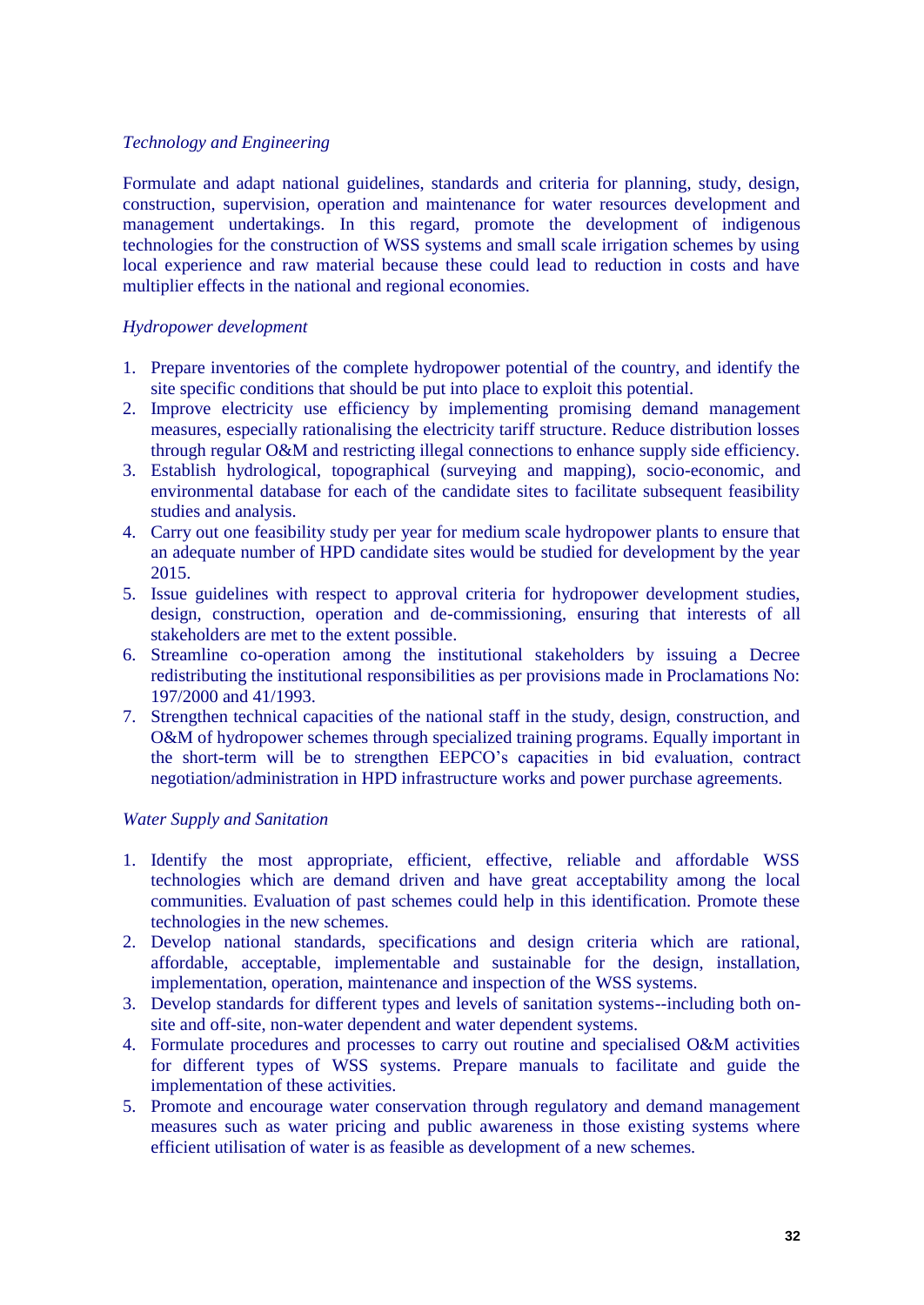- 6. Determine a 'social tariff' for poor communities which minimally covers operation and maintenance costs. Develop special flat rate tariffs for communal services like hand pumps and public stand posts.
- 7. Establish progressive tariff rates in the urban areas tied to consumption rates which are simple and easy to implement. Regularly update the pricing structure with the objectives to achieve cost recovery and improve water use efficiency. While establishing pricing structure, consider the costs to be covered vis-à-vis the consumers ability to pay.
- 8. Strengthen the role of the higher level public sector institutions in regulatory, supportive and facilitative aspects; and assign more responsibilities to the local level institutions concerning implementation, management, monitoring and supervision of WSS schemes.
- 9. Develop a comprehensive and well coordinated training plan to strengthen the technical capacities of national professionals, both in formal and informal sectors, to enable them to deal with different aspects of WSS systems. Start implementing the program.
- 10. Initiate a capacity building program to strengthen the capacity of water users associations (water committees/water councils) so that they may make independent informed choices, and remain and serve as a focal point in the WSS management structure.
- 11. Establish and legalise a process for the participation of all stakeholders (formal and informal) to ensure efficient management of WSS systems. In this regard, promote participatory, consultative and consensus building methodologies so as to enhance the involvement of users at different levels of decision making.
- 12. Pay special attention to the role of women while establishing community based structures for the management of localized WSS systems. Train them in the O&M procedures.
- 13. Make it mandatory to include WSS services in future urban development plans, especially the housing schemes.

# *Irrigation Development*

- 1. Rehabilitate the existing schemes suffering from deferred O&M; and complete those schemes which were started but discontinued for various reasons (provided these schemes are still feasible).
- 2. Adopt improved and affordable systems and tools for water harvesting and pumping, for reducing seepage losses in canals, for water control, storage and retention systems and measurement structures.
- 3. Undertake measures to improve water conveyance efficiency, especially the irrigation water use efficiency by implementing agronomic, engineering, demand management, and economic measures based on detailed studies and analysis of these measures.
- 4. Develop standards, guidelines, manuals and procedures for the sustainable operation and maintenance of irrigated schemes and systems, while ensuring their successful application, monitoring and improvement.
- 5. Prioritize the implementation of various types of irrigation schemes based on a well spelled out evaluation criteria that takes into account reliability and availability of physical resources, economic and financial parameters, social equity considerations, technical feasibility, technological options, environmental impact assessment, and availability of project management capacities.
- 6. Give emphasis to water harvesting methods for small scale irrigation development in areas where wet season runoff can be stored and used for crop production. Expand small scale irrigation schemes.
- 7. Make higher budgetary allocations from government sources for the implementation of short, medium and long-term irrigation development plans.
- 8. Implement a stage by stage cost recovery transition procedure (initial grace period; O & M costs borne by the beneficiaries from the beginning; cover costs of minor structures beyond the primary off takes; finally, total costs of scheme are to be recovered). Set the